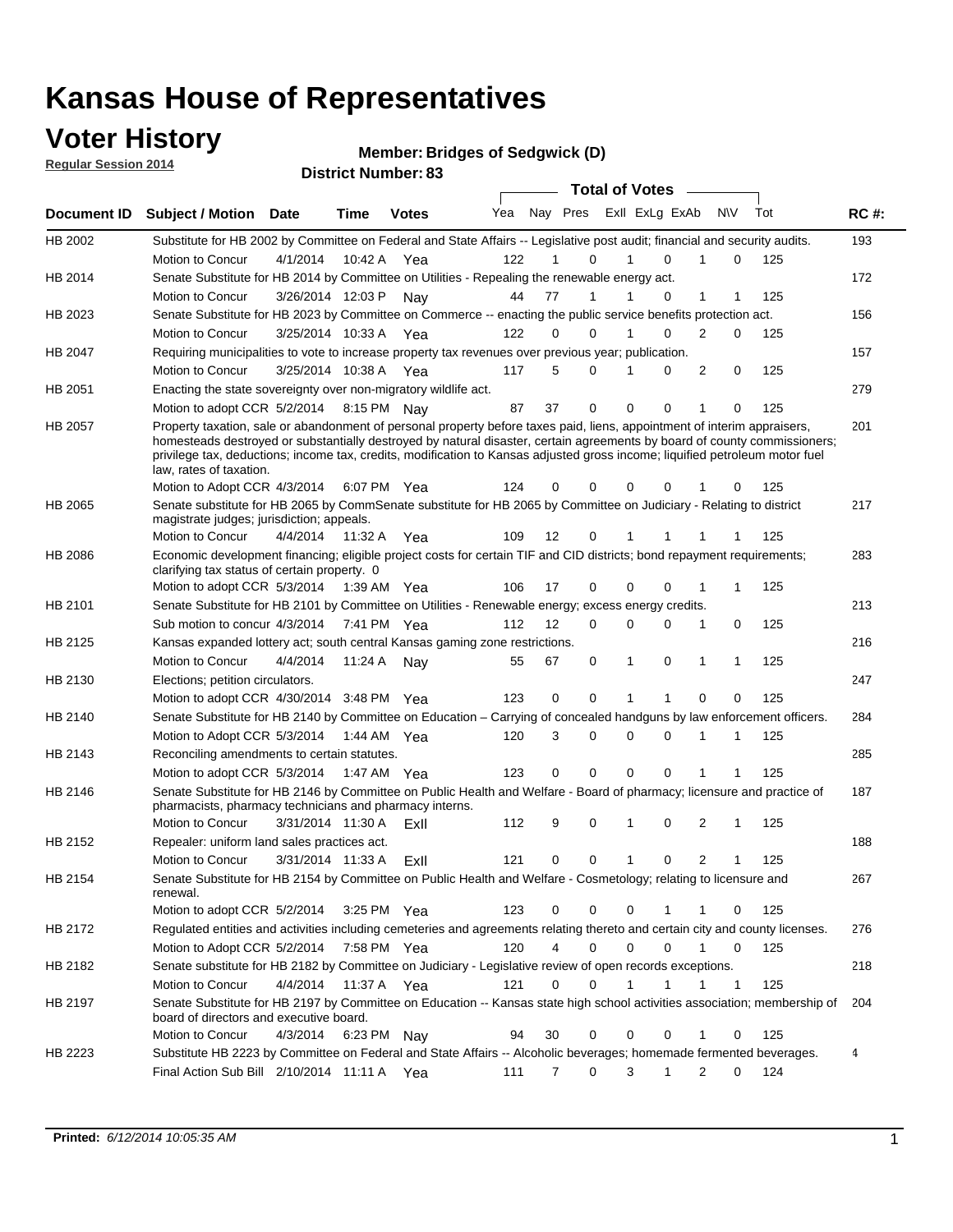#### **Voter History Member:**

| VULEI NISLUI Y<br><b>Regular Session 2014</b> |                                                                                                                                                                                                                                        |                       |                            |              | Member: Bridges of Sedgwick (D) |     |                         |                       |   |          |          |              |     |             |
|-----------------------------------------------|----------------------------------------------------------------------------------------------------------------------------------------------------------------------------------------------------------------------------------------|-----------------------|----------------------------|--------------|---------------------------------|-----|-------------------------|-----------------------|---|----------|----------|--------------|-----|-------------|
|                                               |                                                                                                                                                                                                                                        |                       | <b>District Number: 83</b> |              |                                 |     |                         | <b>Total of Votes</b> |   |          |          |              |     |             |
| Document ID                                   | <b>Subject / Motion Date</b>                                                                                                                                                                                                           |                       | Time                       | <b>Votes</b> | Yea                             |     | Nay Pres ExII ExLg ExAb |                       |   |          |          | N\V          | Tot | <b>RC#:</b> |
| HB 2223                                       | Substitute for HB 2223 by Committee on Federal and State Affairs—Alcoholic beverages; homemade fermented beverages;<br>microbrewery gallonage expanded; liquor license length of citizenship.                                          |                       |                            |              |                                 |     |                         |                       |   |          |          |              |     | 205         |
|                                               | Motion to Concur                                                                                                                                                                                                                       | 4/3/2014              | 6:27 PM Yea                |              |                                 | 115 | 9                       | $\Omega$              | 0 | $\Omega$ |          | $\Omega$     | 125 |             |
| HB 2231                                       | Senate Substitute for Substitute for HB 2231 by Committee on Ways and Means - Appropriations for FY 2014, FY 2015, FY<br>2016, FY 2017 and FY 2018 for various state agencies; capital improvement projects; claims against the state. |                       |                            |              |                                 |     |                         |                       |   |          |          |              |     | 282         |
|                                               | Motion to adopt CCR 5/2/2014 9:48 PM Nay                                                                                                                                                                                               |                       |                            |              |                                 | 70  | 54                      | $\Omega$              | 0 | $\Omega$ |          | $\mathbf{0}$ | 125 |             |
| HB 2246                                       | Substitute for HB 2246 by Committee on Commerce, Labor and Economic Development - Peer review for certain licensed<br>technical professions.                                                                                           |                       |                            |              |                                 |     |                         |                       |   |          |          |              |     | 38          |
|                                               | <b>EFA Sub Bill</b>                                                                                                                                                                                                                    | 2/21/2014 1:34 PM Yea |                            |              |                                 | 120 | 0                       | $\Omega$              |   | $\Omega$ | 2        |              | 124 |             |
| HB 2246                                       | Substitute for HB 2246 by Committee on Commerce, Labor and Economic Development - Peer review for certain licensed<br>technical professions.                                                                                           |                       |                            |              |                                 |     |                         |                       |   |          |          |              |     | 260         |
|                                               | Motion to Concur                                                                                                                                                                                                                       | 5/2/2014              | 11:40 A Yea                |              |                                 | 124 | 0                       | $\Omega$              | 0 |          | $\Omega$ | 0            | 125 |             |
| HB 2272                                       | Kansas expanded lottery act; southeast Kansas gaming zone; privilege fee and investment threshold amount reduced.                                                                                                                      |                       |                            |              |                                 |     |                         |                       |   |          |          |              |     | 200         |
|                                               | Motion to Concur                                                                                                                                                                                                                       | 4/2/2014              | 4:18 PM Yea                |              |                                 | 84  | 36                      | $\Omega$              | 0 | $\Omega$ |          | 4            | 125 |             |
| HB 2296                                       | Campaign finance; permitted uses of campaign funds; increased exemption amount for certain candidates; contributor<br>information; lobbyist filings.                                                                                   |                       |                            |              |                                 |     |                         |                       |   |          |          |              |     | 248         |
|                                               | Motion to adopt CCR 4/30/2014 3:53 PM Nay                                                                                                                                                                                              |                       |                            |              |                                 | 119 | 4                       | $\Omega$              |   |          | 0        | 0            | 125 |             |
| HB 2296                                       | Campaign finance; permitted uses of campaign funds; increased exemption amount for certain candidates; contributor<br>information; lobbyist filings.                                                                                   |                       |                            |              |                                 |     |                         |                       |   |          |          |              |     | 287         |

5/30/2014 Motion to Override Nay 125 10:24 A 96 5 0 0 0 24 0 Veto 209 4/3/2014 HB 2298 Motion to Concur 4/3/2014 6:40 PM Yea 123 1 0 0 0 1 0 125 Senate Sub for HB 2298 by Committee on Judiciary - Uniform controlled substances act.Senate Sub for HB 2298 by Committee on Judiciary - Uniform controlled substances act. 6:40 PM Yea 1 1/22/2014 Motion to adopt CCR Yea 125 11:45 A 109 11 0 0 40 1 HB 2303 Relating to driver's license fees; driving under the influence equipment fund. 253 5/1/2014 HB 2312 Motion to Concur Yea 125 4:31 PM 123 2 0 0 00 0 Local governments; investment of idle funds; changes. Substitute for HB 2338 by Committee on Ways and Means - Judicial branch; supplemental appropriation for fiscal year 2015, 229 Motion to Adopt CCR 4/4/2014 7:17 PM Nay 66 57 0 0 0 2 0 125 HB 2338 judiciary operations; increasing various docket fees and creating new docket fees; annually, allowing the allocation of a budget for each judicial district court operations, chief judge would have the authority to expend funds as necessary to carry out the functions of such district if such chief judge elected to do so, including establishing what court personnel are necessary and their compensation; district court judges in judicial district elect chief judge and court of appeals judges elect chief judge of the court of appeals; district judge and district magistrate judge vacancies; statutory authority for longevity bonus for judicial branch employees repealed; nonseverability clause. 7:17 PM Nay 66 57 0 0 0 2 0 Senate Substitute for HB 2378 by Committee on Assessment and Taxation - Providing sales tax exemption for sales of certain 189 HB 2378

3/31/2014 Motion to Concur ExIl 125 11:35 A 117 4 0 0 21 1 machinery and equipment used for surface mining activities. Senate Substitute for HB 2389 by Committee on Judiciary - Crimes and criminal procedure; mistreatment of a dependent adult 277 Motion to Adopt CCR 5/2/2014 8:05 PM Yea 123 1 0 0 0 1 0 125 HB 2389 or an elder person; RICO; warrants; discharge of certain persons; appeals. 28 2/21/2014 Final Action Yea 124 11:13 A 120 1 0 0 20 1 HB 2398 Amended Relating to the Kansas revised limited liability company act. 163 Final Action 3/26/2014 10:55 A Yea 116 7 0 1 0 125 HB 2402 National day of the cowboy. 10:55 A 116 7 0 0 10 1 61 2/27/2014 Final Action Yea 124 10:16 A 104 19 0 0 10 0 HB 2417 Amended Expansion of rural opportunity zones. 6 HB 2418 Adult care home licensure act; removal of outdated rule and regulation reference.

2/12/2014 Final Action Yea 124 11:20 A 121 0 0 0 20 1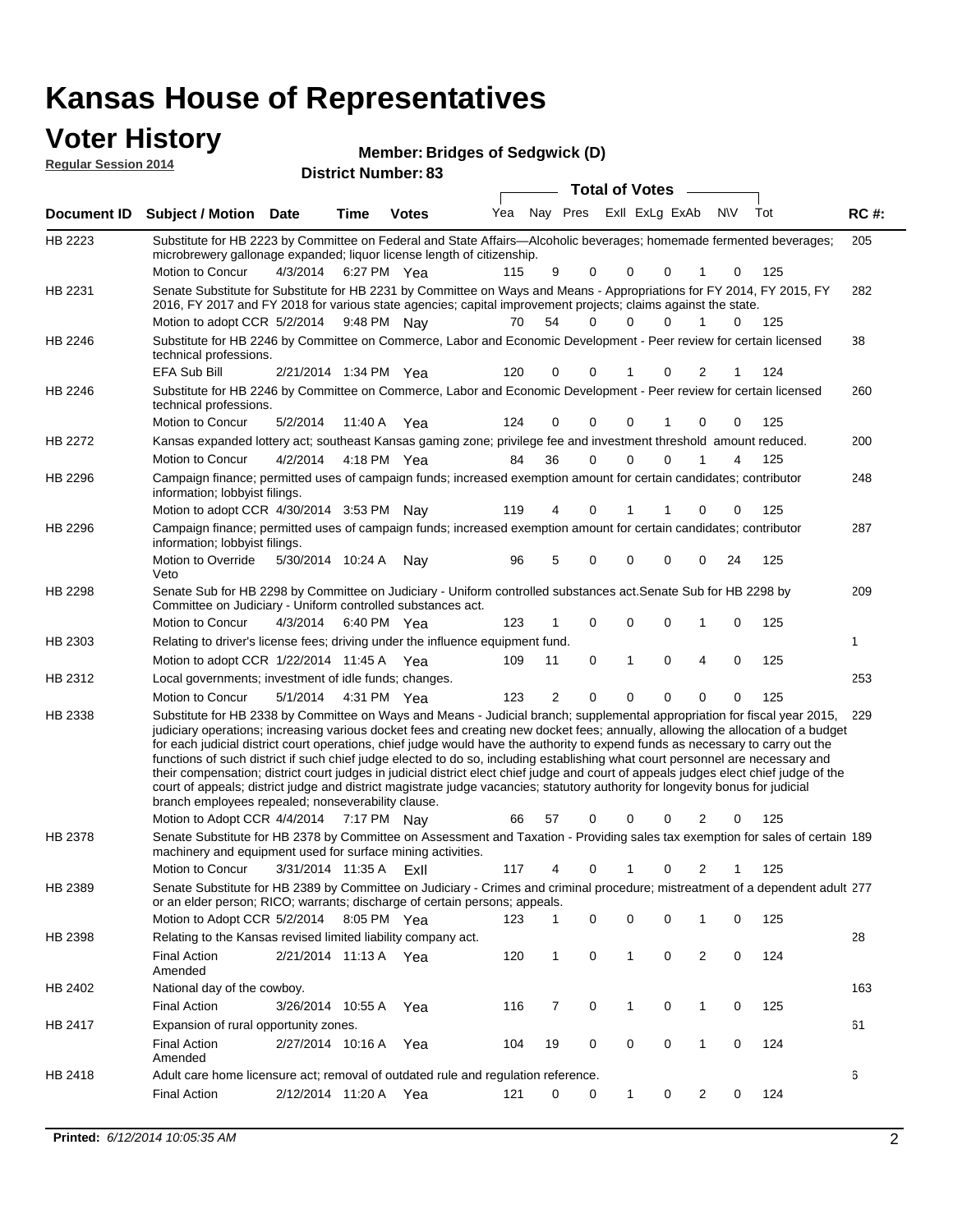### **Voter History**

**Regular Session 2014**

#### **Bridges of Sedgwick (D)**

|                    |                                                                                                                                                                                                                                                                                                                                                      |                       |             | DISTRICT MAILINGL. 09 |     |          |          |              | <b>Total of Votes</b> |                |              |     |                |
|--------------------|------------------------------------------------------------------------------------------------------------------------------------------------------------------------------------------------------------------------------------------------------------------------------------------------------------------------------------------------------|-----------------------|-------------|-----------------------|-----|----------|----------|--------------|-----------------------|----------------|--------------|-----|----------------|
| <b>Document ID</b> | <b>Subject / Motion</b>                                                                                                                                                                                                                                                                                                                              | Date                  | Time        | <b>Votes</b>          | Yea |          | Nay Pres |              | Exll ExLg ExAb        |                | N\V          | Tot | <b>RC#:</b>    |
| HB 2418            | Kansas department for aging and disability services; adult care homes                                                                                                                                                                                                                                                                                |                       |             |                       |     |          |          |              |                       |                |              |     | 221            |
|                    | <b>Motion to Concur</b>                                                                                                                                                                                                                                                                                                                              | 4/4/2014              | 11:49 A     | Yea                   | 122 | 0        | 0        | 1            | 1                     | 1              | 0            | 125 |                |
| HB 2419            | City annexation; fire district territory; detachment.                                                                                                                                                                                                                                                                                                |                       |             |                       |     |          |          |              |                       |                |              |     | 120            |
|                    | <b>Final Action</b>                                                                                                                                                                                                                                                                                                                                  | 3/17/2014 11:19 A     |             | Yea                   | 122 | 0        | 0        | 0            | 0                     | $\overline{2}$ | $\mathbf{1}$ | 125 |                |
| HB 2419            | City annexation; fire district territory; detachment.                                                                                                                                                                                                                                                                                                |                       |             |                       |     |          |          |              |                       |                |              |     | 196            |
|                    | Motion to Concur                                                                                                                                                                                                                                                                                                                                     | 4/2/2014              | 10:32 A     | Yea                   | 122 | 0        | 0        | 0            | 0                     | $\overline{2}$ | 1            | 125 |                |
| HB 2420            | School crossing quards.                                                                                                                                                                                                                                                                                                                              |                       |             |                       |     |          |          |              |                       |                |              |     | 5              |
|                    | <b>Final Action</b><br>Amended                                                                                                                                                                                                                                                                                                                       | 2/10/2014 11:12 A     |             | Yea                   | 118 | 0        | 0        | 3            | 1                     | $\overline{2}$ | 0            | 124 |                |
| HB 2420            | School crossing guards.                                                                                                                                                                                                                                                                                                                              |                       |             |                       |     |          |          |              |                       |                |              |     | 197            |
|                    | Motion to Concur                                                                                                                                                                                                                                                                                                                                     | 4/2/2014              | 10:34 A     | Yea                   | 123 | 0        | 0        | 0            | 0                     | 2              | 0            | 125 |                |
| HB 2422            | Defining watercraft for purposes of taxation.                                                                                                                                                                                                                                                                                                        |                       |             |                       |     |          |          |              |                       |                |              |     | 14             |
|                    | <b>Final Action</b><br>Amended                                                                                                                                                                                                                                                                                                                       | 2/14/2014 11:13 A     |             | Yea                   | 118 | 0        | 0        | 2            | $\mathbf 0$           | $\overline{4}$ | 0            | 124 |                |
| HB 2424            | Robert G. (Bob) Bethell interchange.                                                                                                                                                                                                                                                                                                                 |                       |             |                       |     |          |          |              |                       |                |              |     | 85             |
|                    | <b>EFA Sub Bill</b>                                                                                                                                                                                                                                                                                                                                  | 2/27/2014 4:03 PM Yea |             |                       | 119 | 4        | 0        | $\Omega$     | $\Omega$              | 1              | 0            | 124 |                |
| HB 2424            | Substitute for HB 2424 by Committee on Transportation - Designating the Robert G. (Bob) Bethell interchange; the SGT David 190<br>Enzbrenner memorial highway; t the Pack S Clair highway; the ancient Indian traders trail; the Harper county veterans<br>memorial highway; the Bonnie Huy memorial highway; the Bonnie Sharp memorial interchange. |                       |             |                       |     |          |          |              |                       |                |              |     |                |
|                    | Motion to Concur                                                                                                                                                                                                                                                                                                                                     | 3/31/2014 11:37 A     |             | ExII                  | 117 | 3        | $\Omega$ | 1            | 0                     | $\overline{2}$ | 2            | 125 |                |
| HB 2429            | Making the water conservation program part of and supplemental to the Kansas water appropriation act.                                                                                                                                                                                                                                                |                       |             |                       |     |          |          |              |                       |                |              |     | $\overline{7}$ |
|                    | <b>Final Action</b><br>Amended                                                                                                                                                                                                                                                                                                                       | 2/12/2014 11:22 A Yea |             |                       | 121 | $\Omega$ | $\Omega$ | 1            | 0                     | $\overline{2}$ | $\mathbf 0$  | 124 |                |
| HB 2430            | Promoting employment across Kansas act; benefits.                                                                                                                                                                                                                                                                                                    |                       |             |                       |     |          |          |              |                       |                |              |     | 90             |
|                    | EFA Sub Bill                                                                                                                                                                                                                                                                                                                                         | 2/27/2014 4:08 PM Nay |             |                       | 110 | 13       | 0        | $\mathbf 0$  | 0                     |                | 0            | 124 |                |
| HB 2430            | Substitute for HB 2430 by Committee on Commerce, Labor and Economic Development - Promoting employment across<br>Kansas act; benefits.                                                                                                                                                                                                               |                       |             |                       |     |          |          |              |                       |                |              |     | 278            |
|                    | Motion to adopt CCR 5/2/2014                                                                                                                                                                                                                                                                                                                         |                       | 8:09 PM Yea |                       | 114 | 10       | 0        | 0            | 0                     | 1              | 0            | 125 |                |
| HB 2433            | Relating to the Kansas uniform securities act.                                                                                                                                                                                                                                                                                                       |                       |             |                       |     |          |          |              |                       |                |              |     | 62             |
|                    | <b>Final Action</b><br>Amended                                                                                                                                                                                                                                                                                                                       | 2/27/2014 10:17 A Yea |             |                       | 123 | 0        | 0        | 0            | $\mathbf 0$           | 1              | 0            | 124 |                |
| HB 2433            | Relating to the Kansas uniform securities act.                                                                                                                                                                                                                                                                                                       |                       |             |                       |     |          |          |              |                       |                |              |     | 243            |
|                    | Motion to adopt CCR 4/30/2014 3:27 PM Yea                                                                                                                                                                                                                                                                                                            |                       |             |                       | 123 | $\Omega$ | $\Omega$ | 1            | 1                     | $\Omega$       | 0            | 125 |                |
| HB 2436            | Substitute for HB 2436 by Committee on Vision 2020 - Boards of cosmetology and barbering; agreements on inspectors of<br>dual-licensed facilities.                                                                                                                                                                                                   |                       |             |                       |     |          |          |              |                       |                |              |     | 19             |
|                    | Final Action Sub Bill 2/19/2014 11:32 A                                                                                                                                                                                                                                                                                                              |                       |             | Yea                   | 122 | ი        | 0        | O            | 0                     | 2              | 0            | 124 |                |
| HB 2436            | Substitute for HB 2436 by Committee on Vision 2020 - Boards of cosmetology and barbering; agreements on inspectors of<br>dual-licensed facilities.                                                                                                                                                                                                   |                       |             |                       |     |          |          |              |                       |                |              |     | 206            |
|                    | Motion to Concur                                                                                                                                                                                                                                                                                                                                     | 4/3/2014              | 6:30 PM Yea |                       | 117 | 7        | 0        | 0            | 0                     | 1              | 0            | 125 |                |
| HB 2440            | Emerging industry investment act; treatment of certain bioscience companies.                                                                                                                                                                                                                                                                         |                       |             |                       |     |          |          |              |                       |                |              |     | 39             |
|                    | <b>Emergency Final</b><br>Action                                                                                                                                                                                                                                                                                                                     | 2/21/2014 1:36 PM Yea |             |                       | 116 | 4        | 0        | $\mathbf{1}$ | 0                     | 2              | $\mathbf{1}$ | 124 |                |
| HB 2442            | Escalating penalties for repeat felony evade and elude cases.                                                                                                                                                                                                                                                                                        |                       |             |                       |     |          |          |              |                       |                |              |     | 107            |
|                    | EFA Sub Bill                                                                                                                                                                                                                                                                                                                                         | 2/27/2014 4:32 PM Yea |             |                       | 111 | 12       | 0        | 0            | 0                     | $\mathbf{1}$   | 0            | 124 |                |
| HB 2444            | Spendthrift trusts.                                                                                                                                                                                                                                                                                                                                  |                       |             |                       |     |          |          |              |                       |                |              |     | 36             |
|                    | <b>Emergency Final</b><br><b>Action Amend</b>                                                                                                                                                                                                                                                                                                        | 2/21/2014 1:32 PM Yea |             |                       | 120 | 0        | 0        | $\mathbf{1}$ | 0                     | $\overline{2}$ | $\mathbf{1}$ | 124 |                |
| HB 2444            | Spendthrift trusts.                                                                                                                                                                                                                                                                                                                                  |                       |             |                       |     |          |          |              |                       |                |              |     | 198            |
|                    | Motion to Concur                                                                                                                                                                                                                                                                                                                                     | 4/2/2014              | 10:37 A Yea |                       | 123 | 0        | 0        | 0            | 0                     | $\overline{2}$ | 0            | 125 |                |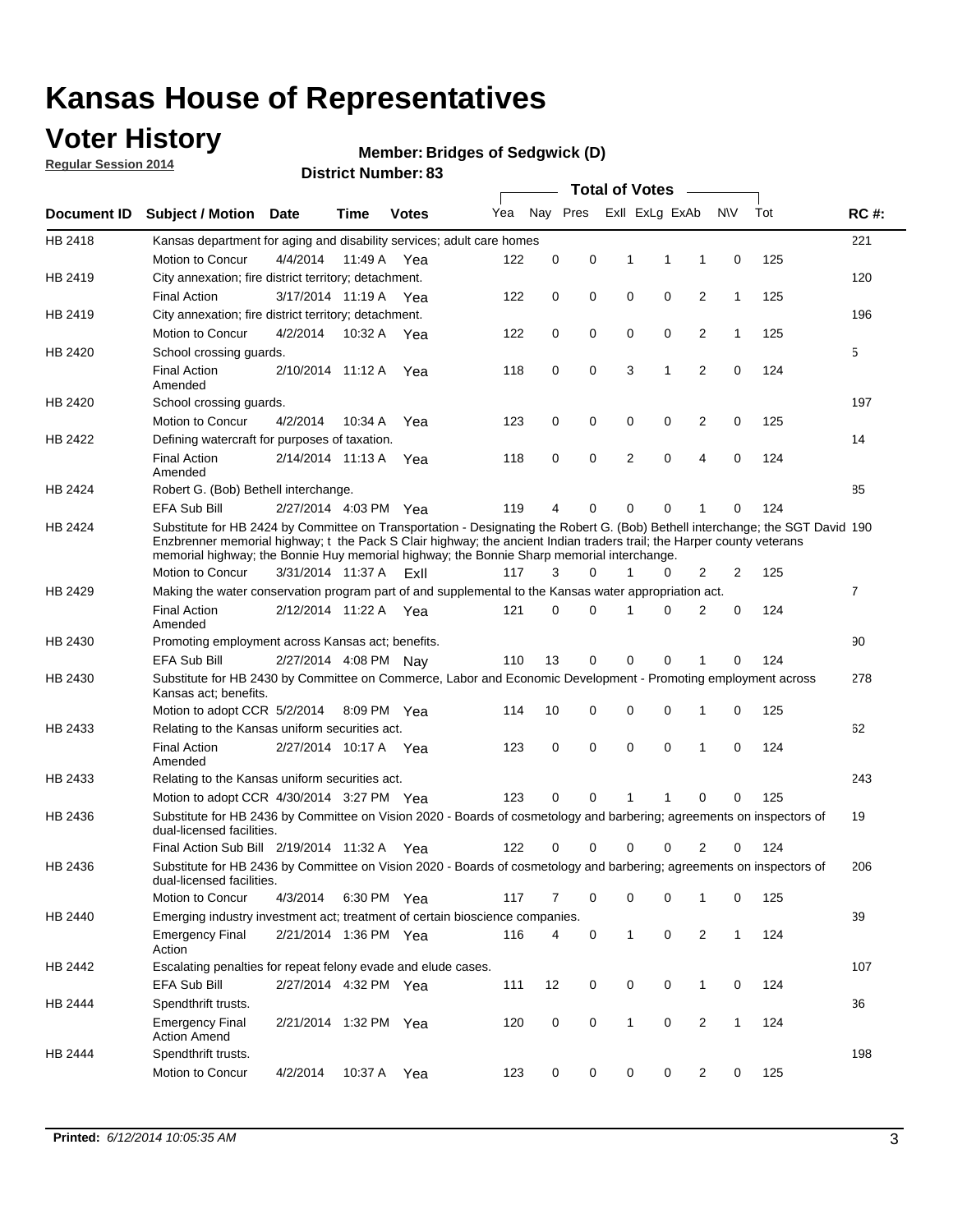# **Voter History Member: Regular Session 2014**

|  |  | <b>Member: Bridges of Sedgwick (D)</b> |  |
|--|--|----------------------------------------|--|
|--|--|----------------------------------------|--|

| Regular Session Zut4 |                                                                                                                                                                                                                                                                                                                                 |                       |      | <b>District Number: 83</b> |                |                | <b>Total of Votes</b> |                |          |                |          |                    |             |
|----------------------|---------------------------------------------------------------------------------------------------------------------------------------------------------------------------------------------------------------------------------------------------------------------------------------------------------------------------------|-----------------------|------|----------------------------|----------------|----------------|-----------------------|----------------|----------|----------------|----------|--------------------|-------------|
| <b>Document ID</b>   | <b>Subject / Motion Date</b>                                                                                                                                                                                                                                                                                                    |                       | Time | <b>Votes</b>               | Yea            | Nay Pres       |                       | ExII ExLg ExAb |          |                | N\V      | Tot                | <b>RC#:</b> |
| HB 2445              | Allowing for criminal discovery materials to be provided to defendant or defendant's counsel.                                                                                                                                                                                                                                   |                       |      |                            |                |                |                       |                |          |                |          |                    | 63          |
|                      | Final Action<br>Amended                                                                                                                                                                                                                                                                                                         | 2/27/2014 10:19 A Yea |      |                            | 123            | $\Omega$       | $\Omega$              | 0              | 0        | 1              | $\Omega$ | 124                |             |
| HB 2446              | District courts; court trustee operations fund. judicial process; concerning sentencing dispositions, probation and postrelease<br>supervision; concerning expungement of driving under the influence and criminal refusal convictions; concerning trials,<br>conduct of jury after case is submitted.                          |                       |      |                            |                |                |                       |                |          |                |          |                    | B.          |
|                      | <b>Final Action</b>                                                                                                                                                                                                                                                                                                             | 2/12/2014 11:23 A Yea |      |                            | 121            | 0              | $\Omega$              |                | 0        | 2              | 0        | 124                |             |
| HB 2446              | Senate Substitute for HB 2446 by Committee on Judiciary - Courts; allocating moneys from driver's license fees to judicial<br>branch nonjudicial salary adjustment fund; allowing chief justice to authorize expenditures from court trustee operations fund in<br>certain judicial districts; time limits for court decisions. |                       |      |                            |                |                |                       |                |          |                |          |                    | 239         |
|                      | Motion to adopt CCR 4/30/2014 3:01 PM Yea                                                                                                                                                                                                                                                                                       |                       |      |                            | 121            | 2              | 0                     |                |          | 0              | 0        | 125                |             |
| <b>HB 2447</b>       | Real property; trespass and liability.                                                                                                                                                                                                                                                                                          |                       |      |                            |                |                |                       |                |          |                |          |                    | 29          |
|                      | Final Action<br>Amended                                                                                                                                                                                                                                                                                                         | 2/21/2014 11:14 A     |      | Yea                        | 119            | 2              | 0                     | 1              | 0        | 2              | 0        | 124                |             |
| <b>HB 2447</b>       | Real property; trespass and liability.                                                                                                                                                                                                                                                                                          |                       |      |                            |                |                |                       |                |          |                |          |                    | 202         |
|                      | Motion to Adopt CCR 4/3/2014 6:10 PM Yea                                                                                                                                                                                                                                                                                        |                       |      |                            | 122            | $\overline{2}$ | $\mathbf 0$           | $\mathbf 0$    | $\Omega$ | 1              | $\Omega$ | 125                |             |
| HB 2448              | Interference with judicial process.                                                                                                                                                                                                                                                                                             |                       |      |                            |                |                |                       |                |          |                |          |                    | 30          |
|                      | <b>Final Action</b>                                                                                                                                                                                                                                                                                                             | 2/21/2014 11:16 A Yea |      |                            | 121            | $\Omega$       | $\Omega$              |                | 0        | 2              | $\Omega$ | 124                |             |
| HB 2448              | Senate Substitute for HB 2448 by Committee on Judiciary - Updating provisions relating to the Kansas bureau of<br>investigation's DNA database; amending the crime of interference with                                                                                                                                         |                       |      |                            |                |                |                       |                |          |                |          |                    | 240         |
|                      | Motion to adopt CCR 4/30/2014 3:10 PM Yea                                                                                                                                                                                                                                                                                       |                       |      |                            | 116            |                | $\Omega$              |                |          | $\Omega$       | 0        | 125                |             |
| HB 2451              | Electric utilities; creating the electric highway fee.                                                                                                                                                                                                                                                                          |                       |      |                            |                |                |                       |                |          |                |          |                    | 96          |
|                      | $\Gamma\Gamma$ A Cub Dill (2/07/0044) 4:40 DM (1/22)                                                                                                                                                                                                                                                                            |                       |      |                            | C <sub>A</sub> | EO.            |                       | $\sim$         | $\sim$   | $\overline{A}$ |          | $\Lambda$ $\Omega$ |             |

|                | <b>EFA Sub Bill</b>                                                                                                                                                             | 2/27/2014 4:18 PM Yea |             |     | 64  | 59 | $\Omega$ | 0            | $\Omega$ |                | $\Omega$ | 124 |     |
|----------------|---------------------------------------------------------------------------------------------------------------------------------------------------------------------------------|-----------------------|-------------|-----|-----|----|----------|--------------|----------|----------------|----------|-----|-----|
| HB 2451        | Substitute for HB 2451 by Committee on Transportation - Increasing registration fees for electric vehicles.                                                                     |                       |             |     |     |    |          |              |          |                |          |     | 207 |
|                | Motion to Concur                                                                                                                                                                | 4/3/2014              | 6:34 PM Yea |     | 94  | 30 | 0        | $\Omega$     | $\Omega$ |                | $\Omega$ | 125 |     |
| <b>HB 2452</b> | Substitute for HB 2452 by Committee on Transportation - Distinctive license plates; donate life, disabled veterans, rotary<br>international. Kansas horse council.              |                       |             |     |     |    |          |              |          |                |          |     | 41  |
|                | EFA Sub Bill                                                                                                                                                                    | 2/21/2014 1:39 PM Yea |             |     | 120 | 0  | 0        |              | $\Omega$ | 2              |          | 124 |     |
| HB 2452        | Substitute for HB 2452 by Committee on Transportation - Distinctive license plates; donate life, disabled veterans, rotary<br>international, Kansas horse council, motorcycles. |                       |             |     |     |    |          |              |          |                |          |     | 208 |
|                | Motion to Concur                                                                                                                                                                | 4/3/2014 6:37 PM Yea  |             |     | 123 |    | 0        | 0            | 0        |                | 0        | 125 |     |
| HB 2453        | Protecting religious freedom regarding marriage.                                                                                                                                |                       |             |     |     |    |          |              |          |                |          |     | 9   |
|                | Final Action<br>Amended                                                                                                                                                         | 2/12/2014 11:28 A     |             | Nav | 72  | 49 | $\Omega$ |              | 0        | $\overline{2}$ | $\Omega$ | 124 |     |
| <b>HB 2455</b> | Property tax exemption for certain utility systems located on military installation.                                                                                            |                       |             |     |     |    |          |              |          |                |          |     | 108 |
|                | <b>Emergency Final</b><br><b>Action Amend</b>                                                                                                                                   | 3/6/2014              | 11:23 A     | Yea | 119 |    | 0        | 2            | 1        | 2              | $\Omega$ | 125 |     |
| HB 2456        | Property taxation; defining commercial and industrial machinery and equipment; motor vehicles, members of military service<br>and active guard and reservists.                  |                       |             |     |     |    |          |              |          |                |          |     | 49  |
|                | <b>Final Action</b><br>Amended                                                                                                                                                  | 2/26/2014 11:32 A     |             | Nav | 100 | 23 | $\Omega$ | $\Omega$     | 0        |                | $\Omega$ | 124 |     |
| HB 2463        | Creating civil liability for acts of terrorism; forfeiture of property related to violations of certain criminal acts.                                                          |                       |             |     |     |    |          |              |          |                |          |     | 50  |
|                | <b>Final Action</b><br>Amended                                                                                                                                                  | 2/26/2014 11:33 A     |             | Yea | 123 | 0  | 0        | <sup>0</sup> | 0        |                | $\Omega$ | 124 |     |
| HB 2463        | Creating civil liability for acts of terrorism; forfeiture of property related to violations of certain criminal acts.                                                          |                       |             |     |     |    |          |              |          |                |          |     | 194 |
|                | Motion to Concur                                                                                                                                                                | 4/1/2014              | 10:46 A Yea |     | 123 | 0  | 0        |              | 0        |                | $\Omega$ | 125 |     |
| HB 2464        | Allowing banks, trust companies and savings and loans to claim the expensing deduction for privilege tax filers under the<br>Kansas income tax act.                             |                       |             |     |     |    |          |              |          |                |          |     | 15  |
|                | <b>Final Action</b>                                                                                                                                                             | 2/14/2014 11:14 A     |             | Yea | 118 | 0  | 0        | 2            | 0        | 4              | 0        | 124 |     |
|                |                                                                                                                                                                                 |                       |             |     |     |    |          |              |          |                |          |     |     |

Amended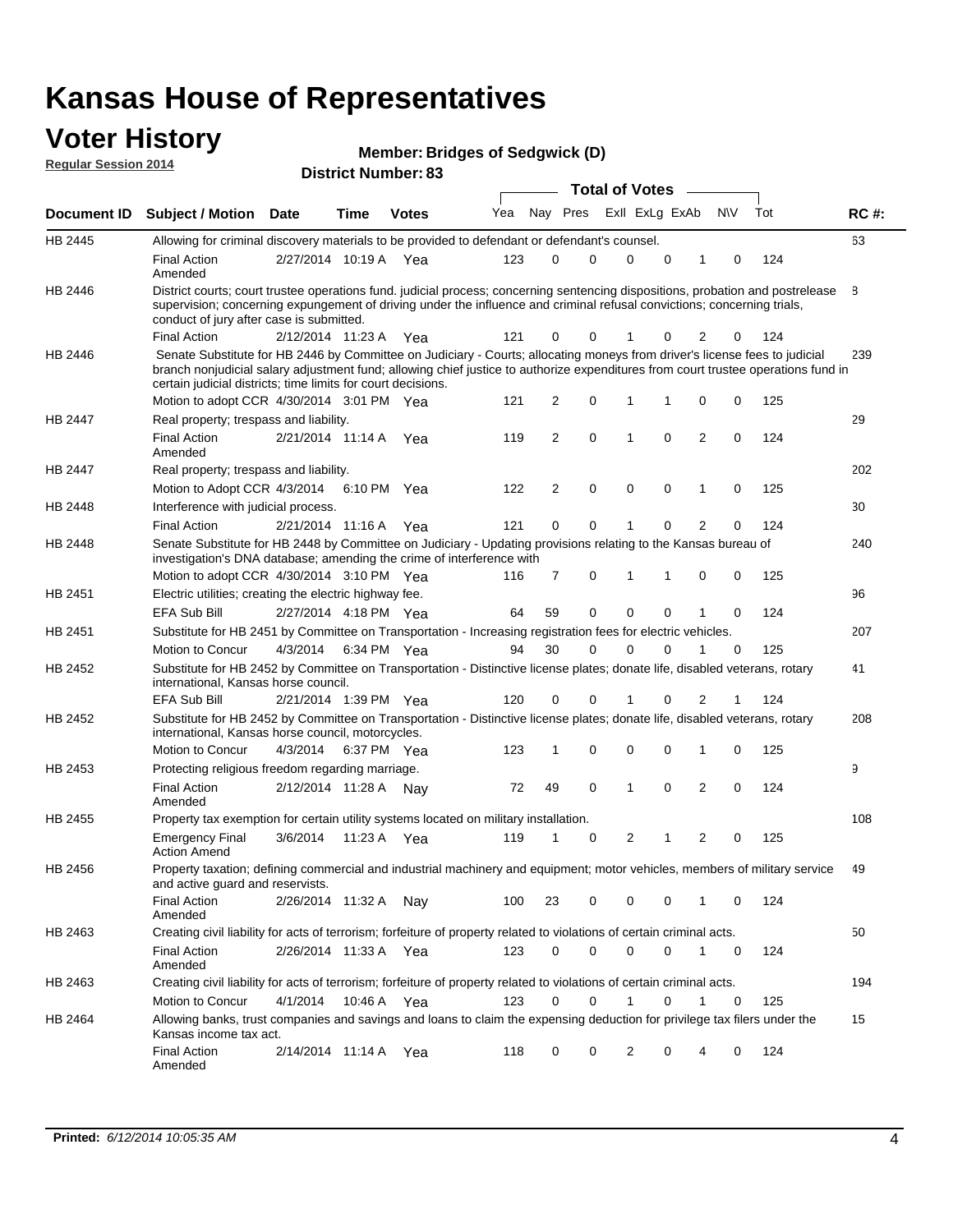## **Voter History**

**Regular Session 2014**

#### **Bridges of Sedgwick (D)**

|                |                                                                                                                                                                             |                       |      |              |     |                |             | <b>Total of Votes</b> |             |   |           |     |             |
|----------------|-----------------------------------------------------------------------------------------------------------------------------------------------------------------------------|-----------------------|------|--------------|-----|----------------|-------------|-----------------------|-------------|---|-----------|-----|-------------|
|                | Document ID Subject / Motion                                                                                                                                                | <b>Date</b>           | Time | <b>Votes</b> | Yea | Nay Pres       |             | Exll ExLg ExAb        |             |   | <b>NV</b> | Tot | <b>RC#:</b> |
| HB 2466        | Relating to administrative procedure; judicial review.                                                                                                                      |                       |      |              |     |                |             |                       |             |   |           |     | 37          |
|                | <b>Emergency Final</b><br><b>Action Amend</b>                                                                                                                               | 2/21/2014 1:33 PM Yea |      |              | 118 | 2              | 0           | 1                     | $\mathbf 0$ | 2 | 1         | 124 |             |
| HB 2470        | Purchasing authority for certain insurance by the state board of regents for state educational institutions.                                                                |                       |      |              |     |                |             |                       |             |   |           |     | 16          |
|                | <b>Final Action</b>                                                                                                                                                         | 2/17/2014 11:20 A Yea |      |              | 120 | $\mathbf 0$    | $\mathbf 0$ | 3                     | 0           | 1 | 0         | 124 |             |
| HB 2475        | Personal financial literacy program as a requirement for high school graduation.                                                                                            |                       |      |              |     |                |             |                       |             |   |           |     | 126         |
|                | <b>Final Action</b><br>Amended                                                                                                                                              | 3/19/2014 11:22 A Yea |      |              | 110 | 12             | 0           | 0                     | 1           | 2 | 0         | 125 |             |
| HB 2478        | Venue for crimes committed with an electronic device.                                                                                                                       |                       |      |              |     |                |             |                       |             |   |           |     | 51          |
|                | <b>Final Action</b>                                                                                                                                                         | 2/26/2014 11:34 A     |      | Yea          | 123 | 0              | 0           | $\mathbf 0$           | $\mathbf 0$ | 1 | 0         | 124 |             |
| HB 2479        | Removing 2015 sunset provision from law requiring ignition interlock device after first test failure or alcohol or drug-related<br>conviction.                              |                       |      |              |     |                |             |                       |             |   |           |     | 115         |
|                | <b>Final Action</b><br>Amended                                                                                                                                              | 3/14/2014 11:14 A     |      | Yea          | 117 | $\mathbf 0$    | 0           | 2                     | 1           | 4 | 1         | 125 |             |
| HB 2479        | Removing 2015 sunset provision from law requiring ignition interlock device after first test failure or alcohol or drug-related<br>conviction.                              |                       |      |              |     |                |             |                       |             |   |           |     | 210         |
|                | Motion to Concur                                                                                                                                                            | 4/3/2014              |      | 6:47 PM Yea  | 122 | $\overline{2}$ | 0           | 0                     | $\mathbf 0$ | 1 | 0         | 125 |             |
| HB 2480        | Repealing the review of TeleKansas I.                                                                                                                                       |                       |      |              |     |                |             |                       |             |   |           |     | 64          |
|                | <b>Final Action</b><br>Amended                                                                                                                                              | 2/27/2014 10:20 A     |      | Yea          | 123 | 0              | $\mathbf 0$ | $\mathbf 0$           | $\mathbf 0$ | 1 | 0         | 124 |             |
| HB 2480        | Repealing the review of TeleKansas I.                                                                                                                                       |                       |      |              |     |                |             |                       |             |   |           |     | 250         |
|                | Motion to Concur                                                                                                                                                            | 5/1/2014              |      | 1:54 PM Yea  | 123 | 1              | 0           | 0                     | 0           | 0 | 1         | 125 |             |
| HB 2482        | Authority of state corporation commission to intervene in court proceedings.                                                                                                |                       |      |              |     |                |             |                       |             |   |           |     | 65          |
|                | <b>Final Action</b><br>Amended                                                                                                                                              | 2/27/2014 10:21 A     |      | Yea          | 121 | 2              | 0           | $\mathbf 0$           | $\mathbf 0$ | 1 | 0         | 124 |             |
| HB 2482        | Senate Substitute for HB 2482 by Committee on Utilities - Creating the energy efficiency investment act.                                                                    |                       |      |              |     |                |             |                       |             |   |           |     | 211         |
|                | Motion to Concur                                                                                                                                                            | 4/3/2014 7:02 PM Yea  |      |              | 99  | 25             | $\Omega$    | 0                     | $\mathbf 0$ | 1 | 0         | 125 |             |
| <b>HB 2487</b> | Construction of electric transmission lines and certificates of public convenience and necessity.                                                                           |                       |      |              |     |                |             |                       |             |   |           |     | 66          |
|                | <b>Final Action</b><br>Amended                                                                                                                                              | 2/27/2014 10:22 A Yea |      |              | 113 | 10             | 0           | $\mathbf 0$           | 0           | 1 | 0         | 124 |             |
| HB 2487        | Relating to the powers and duties of the state corporation commission; construction of electric transmission lines and<br>certificates of public convenience and necessity. |                       |      |              |     |                |             |                       |             |   |           |     | 254         |
|                | Sub motion to concur 5/1/2014                                                                                                                                               |                       |      | 4:36 PM Yea  | 117 | 8              | 0           | 0                     | 0           | 0 | 0         | 125 |             |
| <b>HB 2488</b> | Kansas electric transmission authority and the purpose and composition of the authority.                                                                                    |                       |      |              |     |                |             |                       |             |   |           |     | 10          |
|                | <b>Final Action</b><br>Amended                                                                                                                                              | 2/12/2014 11:30 A     |      | Yea          | 108 | 13             | 0           | 1                     | $\mathbf 0$ | 2 | 0         | 124 |             |
| <b>HB 2488</b> | Kansas electric transmission authority and the purpose and composition of the authority.                                                                                    |                       |      |              |     |                |             |                       |             |   |           |     | 158         |
|                | Motion to Concur                                                                                                                                                            | 3/25/2014 10:43 A     |      | Yea          | 107 | 15             | 0           | $\mathbf 1$           | 0           | 2 | 0         | 125 |             |
| HB 2489        | Legislative review of exceptions to disclosure of public records.                                                                                                           |                       |      |              |     |                |             |                       |             |   |           |     | 67          |
|                | <b>Final Action</b><br>Amended                                                                                                                                              | 2/27/2014 10:23 A Yea |      |              | 122 | $\mathbf{1}$   | 0           | 0                     | 0           | 1 | 0         | 124 |             |
| HB 2490        | Criminal procedure; conduct of jury after case is submitted.                                                                                                                |                       |      |              |     |                |             |                       |             |   |           |     | 31          |
|                | <b>Final Action</b><br>Amended                                                                                                                                              | 2/21/2014 11:17 A Yea |      |              | 121 | 0              | 0           | $\mathbf{1}$          | $\mathbf 0$ | 2 | 0         | 124 |             |
| HB 2490        | Capital murder; attempt; murder in the first degree; sentencing.                                                                                                            |                       |      |              |     |                |             |                       |             |   |           |     | 241         |
|                | Motion to adopt CCR 4/30/2014 3:16 PM Yea                                                                                                                                   |                       |      |              | 123 | 0              | 0           | 1                     | 1           | 0 | 0         | 125 |             |
| HB 2491        | Kansas tort claims act; attorney may appear in small claims action.                                                                                                         |                       |      |              |     |                |             |                       |             |   |           |     | 20          |
|                | <b>Final Action</b><br>Amended                                                                                                                                              | 2/19/2014 11:34 A Yea |      |              | 120 | $\overline{c}$ | 0           | 0                     | $\pmb{0}$   | 2 | 0         | 124 |             |
| HB 2491        | Kansas tort claims act; attorney may appear in small claims action.                                                                                                         |                       |      |              |     |                |             |                       |             |   |           |     | 199         |
|                | Motion to Concur                                                                                                                                                            | 4/2/2014              |      | 10:40 A Yea  | 121 | 2              | 0           | 0                     | 0           | 2 | 0         | 125 |             |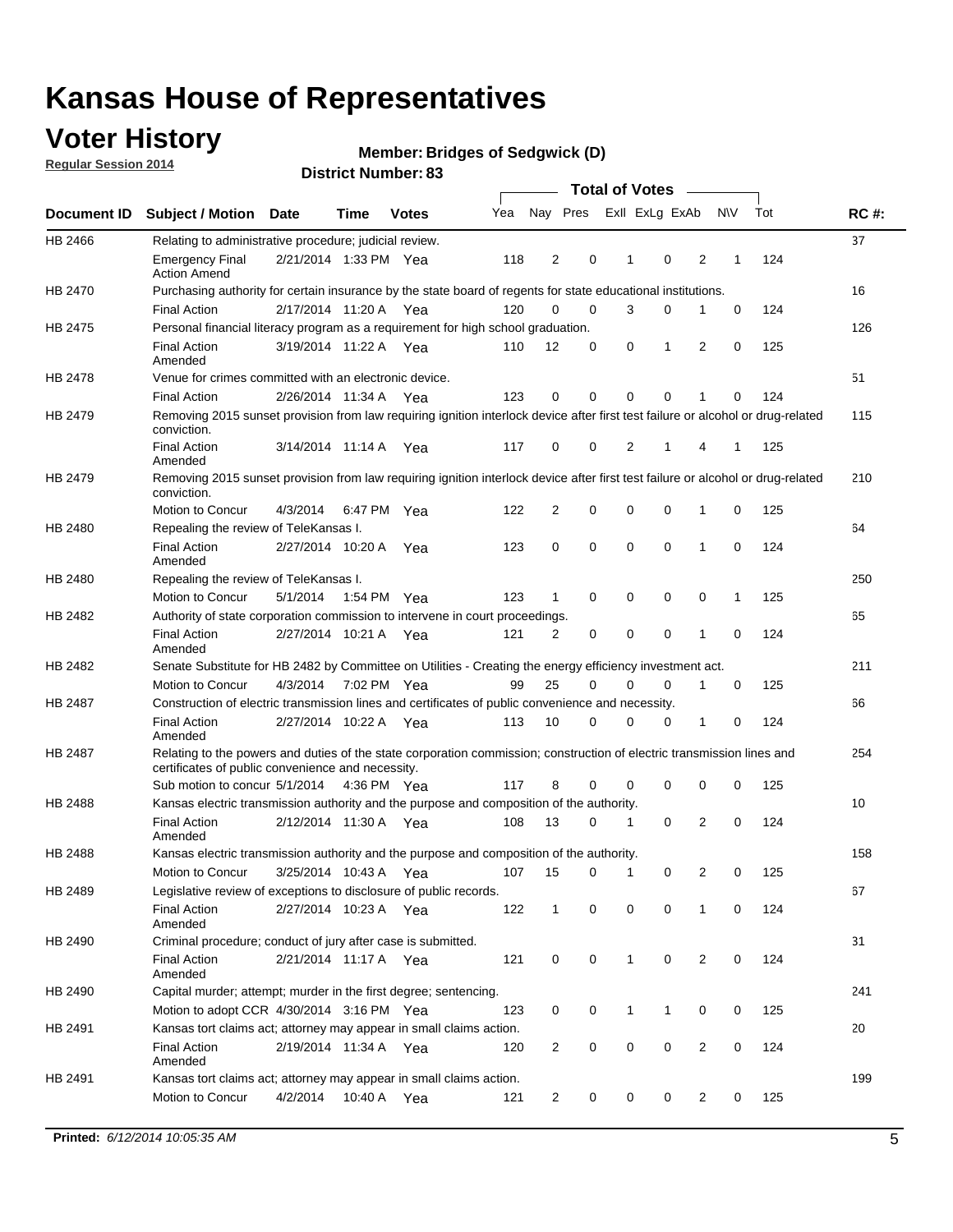### **Voter History**

**Regular Session 2014**

#### **Bridges of Sedgwick (D)**

|                |                                                                                                                                                                                                                                                        |                       |             | DISTRICT MAILINGL. 09 |     |          |             | Total of Votes –        |                |             |     |              |
|----------------|--------------------------------------------------------------------------------------------------------------------------------------------------------------------------------------------------------------------------------------------------------|-----------------------|-------------|-----------------------|-----|----------|-------------|-------------------------|----------------|-------------|-----|--------------|
| Document ID    | <b>Subject / Motion Date</b>                                                                                                                                                                                                                           |                       | Time        | <b>Votes</b>          | Yea | Nay Pres |             | Exll ExLg ExAb          |                | N\V         | Tot | <b>RC#:</b>  |
| HB 2493        | Relating to surety regulation, appearance bonds and unlawful sexual relations.                                                                                                                                                                         |                       |             |                       |     |          |             |                         |                |             |     | 23           |
|                | <b>Final Action</b><br>Amended                                                                                                                                                                                                                         | 2/20/2014 11:14 A Yea |             |                       | 113 | 10       | $\mathbf 0$ | 0<br>$\mathbf 0$        | $\mathbf 0$    | 1           | 124 |              |
| HB 2495        | Concerning sentencing dispositions, probation and postrelease supervision.                                                                                                                                                                             |                       |             |                       |     |          |             |                         |                |             |     | 24           |
|                | <b>Final Action</b><br>Amended                                                                                                                                                                                                                         | 2/20/2014 11:17 A     |             | Yea                   | 122 | 1        | $\mathbf 0$ | 0<br>0                  | 0              | 1           | 124 |              |
| HB 2501        | Human trafficking and related crimes; penalties for buying sexual relations; records and reporting by courts; staff secure facility 25<br>requirements.                                                                                                |                       |             |                       |     |          |             |                         |                |             |     |              |
|                | <b>Final Action</b><br>Amended                                                                                                                                                                                                                         | 2/20/2014 11:18 A Yea |             |                       | 123 | 0        | 0           | 0<br>$\Omega$           | 0              | 1           | 124 |              |
| HB 2502        | Allowing victim notification on status change of person confined.                                                                                                                                                                                      |                       |             |                       |     |          |             |                         |                |             |     | 26           |
|                | <b>Final Action</b>                                                                                                                                                                                                                                    | 2/20/2014 11:20 A Yea |             |                       | 123 | 0        | 0           | 0<br>$\mathbf 0$        | 0              |             | 124 |              |
| HB 2503        | Substitute for HB 2503 by Committee on Federal and State Affairs -- Carrying of concealed handguns by law enforcement<br>officers.                                                                                                                     |                       |             |                       |     |          |             |                         |                |             |     | 230          |
|                | Final Action Sub Bill 4/5/2014                                                                                                                                                                                                                         |                       | 10:22 A     | Yea                   | 119 | 1        | 0           | 0<br>0                  |                |             | 125 |              |
| <b>HB 2504</b> | Repealing outdated provisions relating to the purchase of certain real estate by the department of corrections.                                                                                                                                        |                       |             |                       |     |          |             |                         |                |             |     | 18           |
|                | <b>Final Action</b>                                                                                                                                                                                                                                    | 2/19/2014 11:31 A Yea |             |                       | 122 | 0        | 0           | 0<br>0                  | 2              | 0           | 124 |              |
| HB 2506        | Repealing K.S.A. 72-60b03, the effective date of the midwestern higher education compact act.                                                                                                                                                          |                       |             |                       |     |          |             |                         |                |             |     | 52           |
|                | <b>Final Action</b>                                                                                                                                                                                                                                    | 2/26/2014 11:35 A Yea |             |                       | 122 | 1        | $\mathbf 0$ | 0<br>0                  | 1              | 0           | 124 |              |
| HB 2506        | Senate Substitute for HB 2506 by Committee on Ways and Means - Education; appropriations for FY 2014 and FY 2015 for<br>various state agencies; amendments concerning postsecondary education; amendments to provisions relating to school<br>finance. |                       |             |                       |     |          |             |                         |                |             |     | 238          |
|                | Motion to Adopt CCR 4/6/2014                                                                                                                                                                                                                           |                       | 9:45 PM Nav |                       | 63  | 57       | 0           | 0<br>$\mathbf 0$        | 4              | 1           | 125 |              |
| HB 2509        | Emergency medical services amendments.                                                                                                                                                                                                                 |                       |             |                       |     |          |             |                         |                |             |     | 101          |
|                | <b>Emergency Final</b><br><b>Action Amend</b>                                                                                                                                                                                                          | 2/27/2014 4:24 PM Yea |             |                       | 123 | 0        | $\mathbf 0$ | $\mathbf 0$<br>$\Omega$ | $\overline{1}$ | $\Omega$    | 124 |              |
| HB 2510        | Pharmacists and pharmacies; pharmacy technicians; registration and grounds for denial of registration.                                                                                                                                                 |                       |             |                       |     |          |             |                         |                |             |     | 84           |
|                | <b>Emergency Final</b><br>Action                                                                                                                                                                                                                       | 2/27/2014 4:01 PM Yea |             |                       | 71  | 52       | 0           | 0<br>$\Omega$           | 1              | 0           | 124 |              |
| HB 2511        | Liability for property tax on personal property; sale or abandonment of personal property.                                                                                                                                                             |                       |             |                       |     |          |             |                         |                |             |     | 27           |
|                | <b>Final Action</b>                                                                                                                                                                                                                                    | 2/20/2014 11:21 A     |             | Yea                   | 123 | 0        | 0           | 0<br>0                  | 1              | 0           | 124 |              |
| HB 2514        | Exemption for Federal Home Loan Bank in certain insolvency proceedings involving insurance companies.                                                                                                                                                  |                       |             |                       |     |          |             |                         |                |             |     | $\mathbf{2}$ |
|                | <b>Final Action</b>                                                                                                                                                                                                                                    | 2/10/2014 11:08 A     |             | Yea                   | 118 | 0        | $\Omega$    | 3<br>1                  | $\overline{2}$ | $\mathbf 0$ | 124 |              |
| HB 2515        | Insurance; confidentiality of work papers from analysis of analysis of financial regulation or market regulation of insurance<br>company or affiliates.                                                                                                |                       |             |                       |     |          |             |                         |                |             |     | 82           |
|                | <b>Emergency Final</b><br>Action                                                                                                                                                                                                                       | 2/27/2014 3:58 PM Yea |             |                       | 123 | 0        | 0           | 0<br>0                  | -1             | 0           | 124 |              |
| HB 2515        | Updating statutory references and making corresponding changes due to Executive Reorganization Order No. 41.                                                                                                                                           |                       |             |                       |     |          |             |                         |                |             |     | 269          |
|                | Motion to Adopt CCR 5/2/2014 3:31 PM Nay                                                                                                                                                                                                               |                       |             |                       | 118 | 4        | 0           | 0<br>1                  | 1              | 1           | 125 |              |
| HB 2516        | Amendments relating to health care provider liability insurance and to companies organized to provide such insurance.                                                                                                                                  |                       |             |                       |     |          |             |                         |                |             |     | 3            |
|                | <b>Final Action</b><br>Amended                                                                                                                                                                                                                         | 2/10/2014 11:10 A Yea |             |                       | 118 | 0        | 0           | 3<br>1                  | 2              | 0           | 124 |              |
| HB 2516        | Amendments relating to health care provider liability insurance and to companies organized to provide such insurance.                                                                                                                                  |                       |             |                       |     |          |             |                         |                |             |     | 191          |
|                | Motion to Concur                                                                                                                                                                                                                                       | 3/31/2014 11:40 A     |             | ExII                  | 121 | 0        | 0           | 1<br>0                  | 2              | 1           | 125 |              |
| HB 2518        | Relating to ballot language statements.                                                                                                                                                                                                                |                       |             |                       |     |          |             |                         |                |             |     | 40           |
|                | <b>Emergency Final</b><br><b>Action Amend</b>                                                                                                                                                                                                          | 2/21/2014 1:37 PM Yea |             |                       | 116 | 4        | 0           | 0<br>1                  | $\overline{2}$ | 1           | 124 |              |
| HB 2525        | Kansas money transmitter act concerning change of controlling interest and notification.                                                                                                                                                               |                       |             |                       |     |          |             |                         |                |             |     | 32           |
|                | <b>Final Action</b>                                                                                                                                                                                                                                    | 2/21/2014 11:18 A Yea |             |                       | 105 | 16       | 0           | 0<br>1                  | $\overline{2}$ | 0           | 124 |              |
| HB 2525        | Kansas money transmitter act concerning change of controlling interest and notification.                                                                                                                                                               |                       |             |                       |     |          |             |                         |                |             |     | 252          |
|                | Motion to Concur                                                                                                                                                                                                                                       | 5/1/2014              | 1:59 PM Yea |                       | 112 | 13       | 0           | 0<br>0                  | 0              | 0           | 125 |              |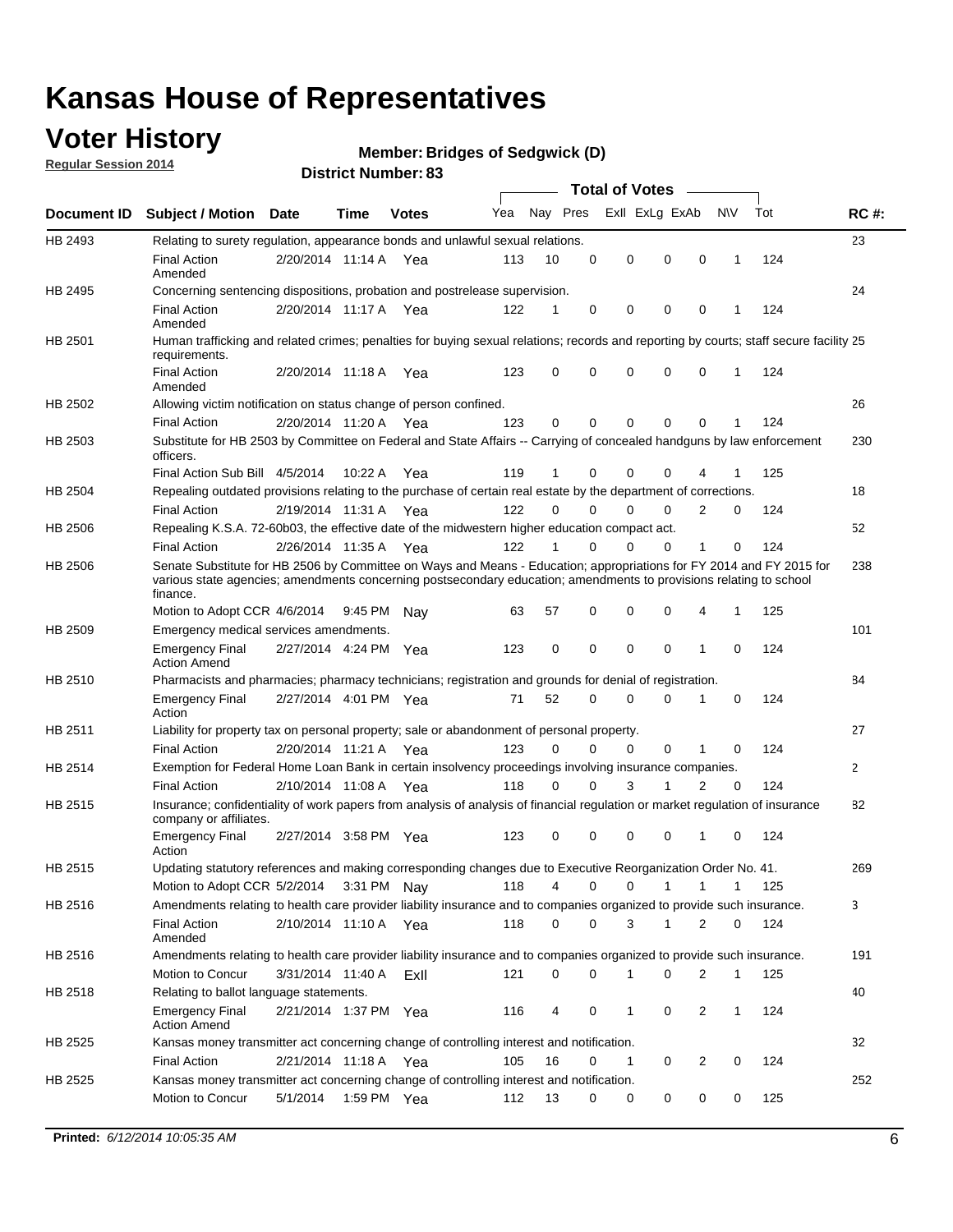#### **Voter History Regular Session 2014**

|  |  | <b>Member: Bridges of Sedgwick (D)</b> |  |
|--|--|----------------------------------------|--|
|--|--|----------------------------------------|--|

|             |                                                                                                                                                                                                                                                                                                                                                                                        |                       | ul Ituliinui . |              |     |    |                         | <b>Total of Votes</b> |             |          |              |              |     |             |
|-------------|----------------------------------------------------------------------------------------------------------------------------------------------------------------------------------------------------------------------------------------------------------------------------------------------------------------------------------------------------------------------------------------|-----------------------|----------------|--------------|-----|----|-------------------------|-----------------------|-------------|----------|--------------|--------------|-----|-------------|
| Document ID | <b>Subject / Motion Date</b>                                                                                                                                                                                                                                                                                                                                                           |                       | <b>Time</b>    | <b>Votes</b> | Yea |    | Nay Pres Exll ExLg ExAb |                       |             |          | <b>NV</b>    |              | Tot | <b>RC#:</b> |
| HB 2533     | Changing interest credit amounts, member distributions upon termination or death and retirement annuities under the KPERS 42<br>Act of 2015.                                                                                                                                                                                                                                           |                       |                |              |     |    |                         |                       |             |          |              |              |     |             |
|             | <b>Emergency Final</b><br><b>Action Amend</b>                                                                                                                                                                                                                                                                                                                                          | 2/21/2014 1:40 PM Nav |                |              | 94  | 26 | 0                       |                       | 1           | 0        | 2            | $\mathbf{1}$ | 124 |             |
| HB 2537     | Eliminating font size and type requirement for disclosure statements contained in insurance contracts and explanatory<br>materials printed in any language other than English.                                                                                                                                                                                                         |                       |                |              |     |    |                         |                       |             |          |              |              |     | 81          |
|             | <b>Emergency Final</b><br>Action                                                                                                                                                                                                                                                                                                                                                       | 2/27/2014 3:56 PM Yea |                |              | 119 | 4  | 0                       |                       | 0           | 0        | 1            | 0            | 124 |             |
| HB 2537     | Insurance; eliminating font and type requirements for certain non-English insurance documents; confidentiality of certain<br>documents; continuation of health insurance for spouse and children of certain emergency personnel and employees of the<br>department of corrections; purchase of certain insurance by the state fair board.<br>Motion to adopt CCR 4/30/2014 3:58 PM Yea |                       |                |              | 122 | 0  | 0                       |                       | 1           |          | 0            | 1            | 125 | 249         |
| HB 2538     | Giving landowner right of first refusal for antlers of deer illegally shot on landowner's property.                                                                                                                                                                                                                                                                                    |                       |                |              |     |    |                         |                       |             |          |              |              |     | 102         |
|             | <b>Emergency Final</b><br><b>Action Amend</b>                                                                                                                                                                                                                                                                                                                                          | 2/27/2014 4:26 PM Nay |                |              | 106 | 17 | $\Omega$                |                       | 0           | 0        | 1            | 0            | 124 |             |
| HB 2541     | Substitute for HB2541 by Committee on Local Government—plastic bottles and containers; labeling; solid waste landfill<br>restrictions.                                                                                                                                                                                                                                                 |                       |                |              |     |    |                         |                       |             |          |              |              |     | 121         |
|             | Final Action Sub Bill 3/17/2014 11:21 A Yea                                                                                                                                                                                                                                                                                                                                            |                       |                |              | 102 | 21 | 0                       |                       | $\mathbf 0$ | 0        | 2            | 0            | 125 |             |
| HB 2542     | Property tax exemption for amateur-built aircraft.                                                                                                                                                                                                                                                                                                                                     |                       |                |              |     |    |                         |                       |             |          |              |              |     | 112         |
|             | <b>Final Action</b><br>Amended                                                                                                                                                                                                                                                                                                                                                         | 3/13/2014 11:22 A Yea |                |              | 116 | 4  | 0                       |                       | 1           | 1        | 2            | 1            | 125 |             |
| HB 2544     | Authorizing postsecondary educational institutions to enter into the state authorization reciprocity agreement to provide<br>distance education.                                                                                                                                                                                                                                       |                       |                |              |     |    |                         |                       |             |          |              |              |     | 17          |
|             | <b>Final Action</b>                                                                                                                                                                                                                                                                                                                                                                    | 2/17/2014 11:21 A Yea |                |              | 120 | 0  | 0                       |                       | 3           | 0        | 1            | 0            | 124 |             |
| HB 2545     | Extending sunset date on certain agriculture fees from July 1, 2015, to July 1, 2019.                                                                                                                                                                                                                                                                                                  |                       |                |              |     |    |                         |                       |             |          |              |              |     | 68          |
|             | <b>Final Action</b><br>Amended                                                                                                                                                                                                                                                                                                                                                         | 2/27/2014 10:25 A Yea |                |              | 99  | 24 | 0                       |                       | $\mathbf 0$ | $\Omega$ | 1            | $\Omega$     | 124 |             |
| HB 2547     | Changing the map copy requirement in mining permit application.                                                                                                                                                                                                                                                                                                                        |                       |                |              |     |    |                         |                       |             |          |              |              |     | 53          |
|             | <b>Final Action</b>                                                                                                                                                                                                                                                                                                                                                                    | 2/26/2014 11:36 A     |                | Yea          | 123 | 0  | 0                       |                       | 0           | 0        | 1            | 0            | 124 |             |
| HB 2548     | Creating the water program management fund and transferring the air quality fee fund.                                                                                                                                                                                                                                                                                                  |                       |                |              |     |    |                         |                       |             |          |              |              |     | 46          |
|             | <b>Emergency Final</b><br>Action                                                                                                                                                                                                                                                                                                                                                       | 2/21/2014 1:46 PM Yea |                |              | 119 | 1  | 0                       |                       | 1           | 0        | 2            | 1            | 124 |             |
| HB 2549     | Allowing burial of hazardous waste on-site.                                                                                                                                                                                                                                                                                                                                            |                       |                |              |     |    |                         |                       |             |          |              |              |     | 54          |
|             | <b>Final Action</b>                                                                                                                                                                                                                                                                                                                                                                    | 2/26/2014 11:38 A     |                | Yea          | 123 | 0  | 0                       |                       | 0           | 0        | 1            | 0            | 124 |             |
| HB 2550     | Repeal of the atmospheric mercury deposition monitoring network.                                                                                                                                                                                                                                                                                                                       |                       |                |              |     |    |                         |                       |             |          |              |              |     | 33          |
|             | <b>Final Action</b>                                                                                                                                                                                                                                                                                                                                                                    | 2/21/2014 11:20 A     |                | Nay          | 92  | 29 | 0                       |                       | 1           | 0        | 2            | 0            | 124 |             |
| HB 2551     | Repealing regulation of PCB disposal facilities.                                                                                                                                                                                                                                                                                                                                       |                       |                |              |     |    |                         |                       |             |          |              |              |     | 47          |
|             | <b>Emergency Final</b><br>Action Amend                                                                                                                                                                                                                                                                                                                                                 | 2/21/2014 1:47 PM Nay |                |              | 100 | 20 | 0                       |                       | 1           | 0        | 2            | 1            | 124 |             |
| HB 2551     | Repealing the regulation of PCB disposal facilities; making changes to the atmospheric mercury deposition monitoring network 271<br>and the disposal of plastic bottles, containers and solid waste.                                                                                                                                                                                   |                       |                |              |     |    |                         |                       |             |          |              |              |     |             |
|             | Motion to Adopt CCR 5/2/2014                                                                                                                                                                                                                                                                                                                                                           |                       | 3:45 PM Nay    |              | 105 | 17 | 0                       |                       | $\mathbf 0$ | 1        | 1            | $\mathbf{1}$ | 125 |             |
| HB 2552     | Managed care organizations, prompt payment.                                                                                                                                                                                                                                                                                                                                            |                       |                |              |     |    |                         |                       |             |          |              |              |     | 69          |
|             | <b>Final Action</b><br>Amended                                                                                                                                                                                                                                                                                                                                                         | 2/27/2014 10:26 A Yea |                |              | 123 | 0  | 0                       |                       | 0           | 0        | 1            | 0            | 124 |             |
| HB 2552     | Kansas medical assistance program; managed care organizations; consent for expansion of certain medicaid services.                                                                                                                                                                                                                                                                     |                       |                |              |     |    |                         |                       |             |          |              |              |     | 225         |
|             | Motion to Concur                                                                                                                                                                                                                                                                                                                                                                       | 4/4/2014              | 6:13 PM Nav    |              | 68  | 54 | 0                       |                       | $\mathbf 0$ | 1        | 2            | 0            | 125 |             |
| HB 2553     | Health care compact.                                                                                                                                                                                                                                                                                                                                                                   |                       |                |              |     |    |                         |                       |             |          |              |              |     | 141         |
|             | <b>Final Action</b>                                                                                                                                                                                                                                                                                                                                                                    | 3/24/2014 10:15 A     |                | Nay          | 74  | 48 | 0                       |                       | 0           | 0        | 3            | 0            | 125 |             |
| HB 2555     | Release of information in support of arrest warrants and search warrants.                                                                                                                                                                                                                                                                                                              |                       |                |              |     |    |                         |                       |             |          |              |              |     | 86          |
|             | <b>Emergency Final</b><br><b>Action Amend</b>                                                                                                                                                                                                                                                                                                                                          | 2/27/2014 4:04 PM Nav |                |              | 113 | 10 | 0                       |                       | 0           | 0        | $\mathbf{1}$ | 0            | 124 |             |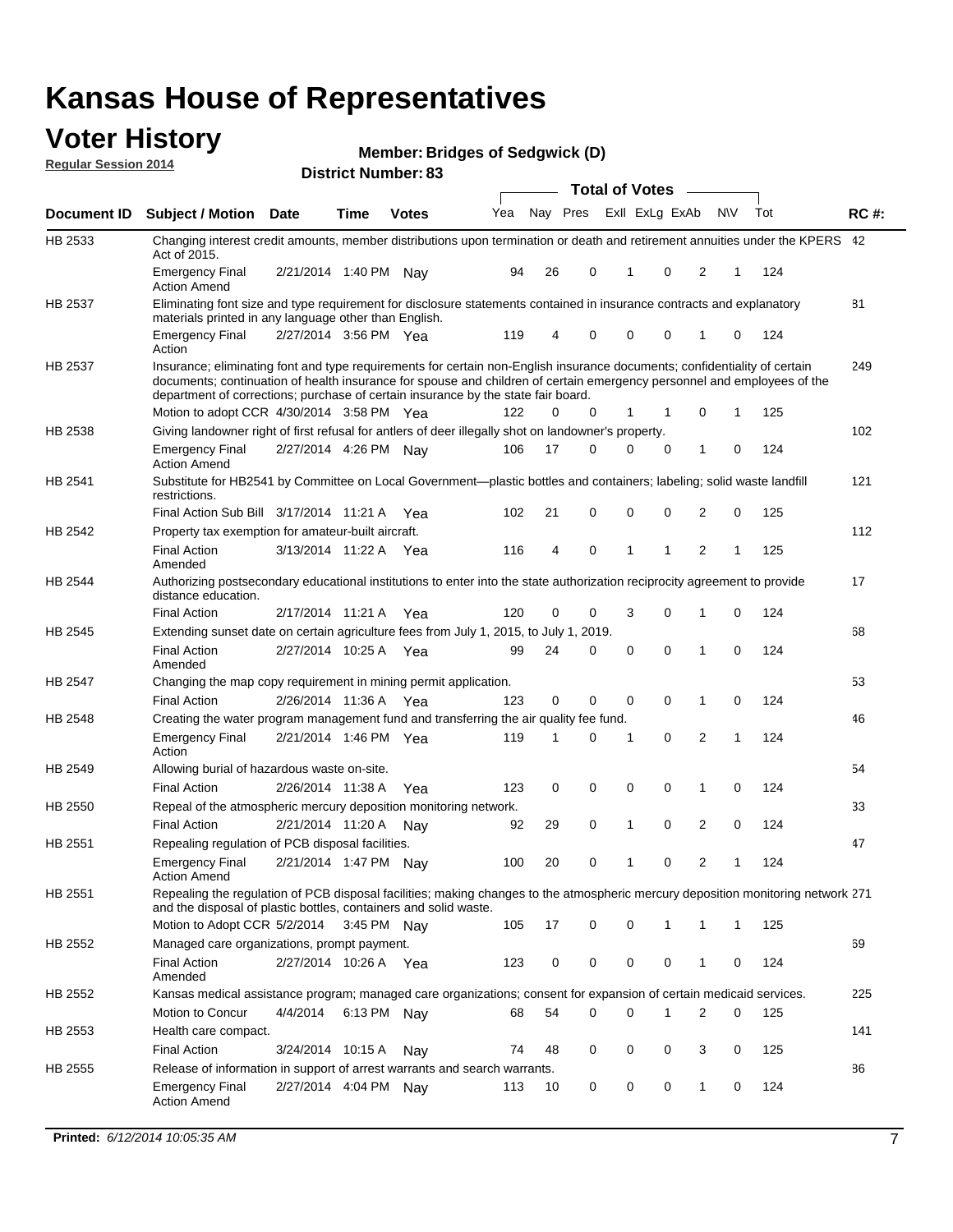### **Voter History**

**Regular Session 2014**

#### **Bridges of Sedgwick (D)**

|                |                                                                                                                                                                                                                                                                                                                                                           |                       |             |              |     |          |   | <b>Total of Votes</b> |             |              |             |     |             |
|----------------|-----------------------------------------------------------------------------------------------------------------------------------------------------------------------------------------------------------------------------------------------------------------------------------------------------------------------------------------------------------|-----------------------|-------------|--------------|-----|----------|---|-----------------------|-------------|--------------|-------------|-----|-------------|
|                | Document ID Subject / Motion Date                                                                                                                                                                                                                                                                                                                         |                       | Time        | <b>Votes</b> | Yea | Nay Pres |   | Exll ExLg ExAb        |             |              | <b>NV</b>   | Tot | <b>RC#:</b> |
| <b>HB 2557</b> | Changing penalties for certain taxpayers who file incorrect returns under Kansas income tax act.                                                                                                                                                                                                                                                          |                       |             |              |     |          |   |                       |             |              |             |     | 21          |
|                | <b>Final Action</b><br>Amended                                                                                                                                                                                                                                                                                                                            | 2/19/2014 11:35 A     |             | Yea          | 122 | 0        | 0 | 0                     | 0           | 2            | $\mathbf 0$ | 124 |             |
| HB 2561        | Licensure of pharmacists and registration of pharmacy interns by board of pharmacy.                                                                                                                                                                                                                                                                       |                       |             |              |     |          |   |                       |             |              |             |     | 55          |
|                | <b>Final Action</b>                                                                                                                                                                                                                                                                                                                                       | 2/26/2014 11:39 A Yea |             |              | 105 | 18       | 0 | 0                     | 0           | 1            | 0           | 124 |             |
| HB 2564        | Requiring 60-day wait before re-employment for retirement benefit eligibility.                                                                                                                                                                                                                                                                            |                       |             |              |     |          |   |                       |             |              |             |     | 43          |
|                | <b>Emergency Final</b><br>Action                                                                                                                                                                                                                                                                                                                          | 2/21/2014 1:41 PM Yea |             |              | 120 | 0        | 0 | 1                     | 0           | 2            | 1           | 124 |             |
| HB 2566        | Requiring court fee for forensic audio and video examination services.                                                                                                                                                                                                                                                                                    |                       |             |              |     |          |   |                       |             |              |             |     | 93          |
|                | <b>Emergency Final</b><br>Action                                                                                                                                                                                                                                                                                                                          | 2/27/2014 4:12 PM Yea |             |              | 123 | 0        | 0 | 0                     | $\mathbf 0$ | $\mathbf{1}$ | 0           | 124 |             |
| HB 2568        | Domestic relations; Kansas family law code; child support guidelines.                                                                                                                                                                                                                                                                                     |                       |             |              |     |          |   |                       |             |              |             |     | 70          |
|                | <b>Final Action</b><br>Amended                                                                                                                                                                                                                                                                                                                            | 2/27/2014 10:27 A     |             | Yea          | 123 | 0        | 0 | 0                     | $\mathbf 0$ | 1            | 0           | 124 |             |
| HB 2568        | Domestic relations; Kansas family law code; child support guidelines.                                                                                                                                                                                                                                                                                     |                       |             |              |     |          |   |                       |             |              |             |     | 268         |
|                | Motion to adopt CCR 5/2/2014                                                                                                                                                                                                                                                                                                                              |                       | 3:28 PM Yea |              | 123 | 0        | 0 | 0                     | 1           | 1            | $\mathbf 0$ | 125 |             |
| HB 2576        | Employment security law; creation of "new employer rate."                                                                                                                                                                                                                                                                                                 |                       |             |              |     |          |   |                       |             |              |             |     | 71          |
|                | <b>Final Action</b><br>Amended                                                                                                                                                                                                                                                                                                                            | 2/27/2014 10:28 A Yea |             |              | 123 | 0        | 0 | 0                     | 0           | 1            | 0           | 124 |             |
| HB 2576        | Employment security law; creation of "new employer rate."                                                                                                                                                                                                                                                                                                 |                       |             |              |     |          |   |                       |             |              |             |     | 159         |
|                | Motion to Concur                                                                                                                                                                                                                                                                                                                                          | 3/25/2014 10:47 A     |             | Yea          | 122 | 0        | 0 | 1                     | 0           | 2            | 0           | 125 |             |
| HB 2577        | Allowing parents to remain anonymous when surrendering an infant under the newborn protection act.                                                                                                                                                                                                                                                        |                       |             |              |     |          |   |                       |             |              |             |     | 56          |
|                | <b>Final Action</b><br>Amended                                                                                                                                                                                                                                                                                                                            | 2/26/2014 11:41 A Yea |             |              | 123 | $\Omega$ | 0 | 0                     | $\Omega$    | 1            | 0           | 124 |             |
| HB 2577        | Allowing parents to remain anonymous when surrendering an infant under the newborn protection act.                                                                                                                                                                                                                                                        |                       |             |              |     |          |   |                       |             |              |             |     | 220         |
|                | Motion to Concur                                                                                                                                                                                                                                                                                                                                          | 4/4/2014              | 11:45 A     | Yea          | 121 | $\Omega$ | 0 | 1                     | 1           | 1            | 1           | 125 |             |
| HB 2578        | Certification by chief law enforcement officer for transfer of a firearm when required by federal law.                                                                                                                                                                                                                                                    |                       |             |              |     |          |   |                       |             |              |             |     | 122         |
|                | <b>Final Action</b><br>Amended                                                                                                                                                                                                                                                                                                                            | 3/17/2014 11:22 A     |             | Yea          | 123 | $\Omega$ | 0 | 0                     | 0           | 2            | 0           | 125 |             |
| HB 2578        | Regulating the possession of weapons.                                                                                                                                                                                                                                                                                                                     |                       |             |              |     |          |   |                       |             |              |             |     | 235         |
|                | Motion to Adopt CCR 4/5/2014 4:40 PM Nay                                                                                                                                                                                                                                                                                                                  |                       |             |              | 102 | 19       | 0 | 0                     | 0           | 4            | 0           | 125 |             |
| HB 2580        | Specifying the duties of the state fire marshal relating to regional emergency response teams for hazardous materials and<br>search and rescue incidents.                                                                                                                                                                                                 |                       |             |              |     |          |   |                       |             |              |             |     | 72          |
|                | <b>Final Action</b><br>Amended                                                                                                                                                                                                                                                                                                                            | 2/27/2014 10:29 A     |             | Yea          | 113 | 10       | 0 | 0                     | $\mathbf 0$ | 1            | 0           | 124 |             |
| HB 2580        | Kansas Real Estate Appraisal Board; licensee fingerprinting and criminal background checks.                                                                                                                                                                                                                                                               |                       |             |              |     |          |   |                       |             |              |             |     | 272         |
|                | Motion to adopt CCR 5/2/2014                                                                                                                                                                                                                                                                                                                              |                       |             | 3:49 PM Yea  | 115 | 7        | 0 | 0                     | 1           | 1            | 1           | 125 |             |
| HB 2582        | Creating an exemption from food establishment licensing for churches.                                                                                                                                                                                                                                                                                     |                       |             |              |     |          |   |                       |             |              |             |     | 57          |
|                | <b>Final Action</b>                                                                                                                                                                                                                                                                                                                                       | 2/26/2014 11:42 A Yea |             |              | 123 | 0        | 0 | 0                     | 0           |              | 0           | 124 |             |
| HB 2588        | Child in need of care; juvenile offenders; permanent custodians.                                                                                                                                                                                                                                                                                          |                       |             |              |     |          |   |                       |             |              |             |     | 94          |
|                | <b>Emergency Final</b><br><b>Action Amend</b>                                                                                                                                                                                                                                                                                                             | 2/27/2014 4:14 PM Yea |             |              | 123 | 0        | 0 | 0                     | 0           | 1            | 0           | 124 |             |
| HB 2588        | Senate Substitute for HB 2588 by Committee on Judiciary - Concerning children and minors; relating to children in need of<br>care; placement in juvenile detention facilities; permanent custodians; relating to juvenile offenders; alternative adjudication;<br>youth residential centers and services; risk assessment; sentencing; good time credits. |                       |             |              |     |          |   |                       |             |              |             |     | 244         |
|                | Motion to adopt CCR 4/30/2014 3:36 PM Yea                                                                                                                                                                                                                                                                                                                 |                       |             |              | 123 | 0        | 0 | 1                     | 1           | 0            | 0           | 125 |             |
| HB 2591        | Requiring certain audit reports to be filed electronically and to be filed only with the department of administration.                                                                                                                                                                                                                                    |                       |             |              |     |          |   |                       |             |              |             |     | 58          |
|                | <b>Final Action</b>                                                                                                                                                                                                                                                                                                                                       | 2/26/2014 11:43 A Yea |             |              | 123 | 0        | 0 | 0                     | 0           | 1            | 0           | 124 |             |
| HB 2595        | State fossils; the tylosaurus and the pteranodon.                                                                                                                                                                                                                                                                                                         |                       |             |              |     |          |   |                       |             |              |             |     | 73          |
|                | <b>Final Action</b><br>Amended                                                                                                                                                                                                                                                                                                                            | 2/27/2014 10:31 A Yea |             |              | 96  | 27       | 0 | 0                     | 0           | 1            | 0           | 124 |             |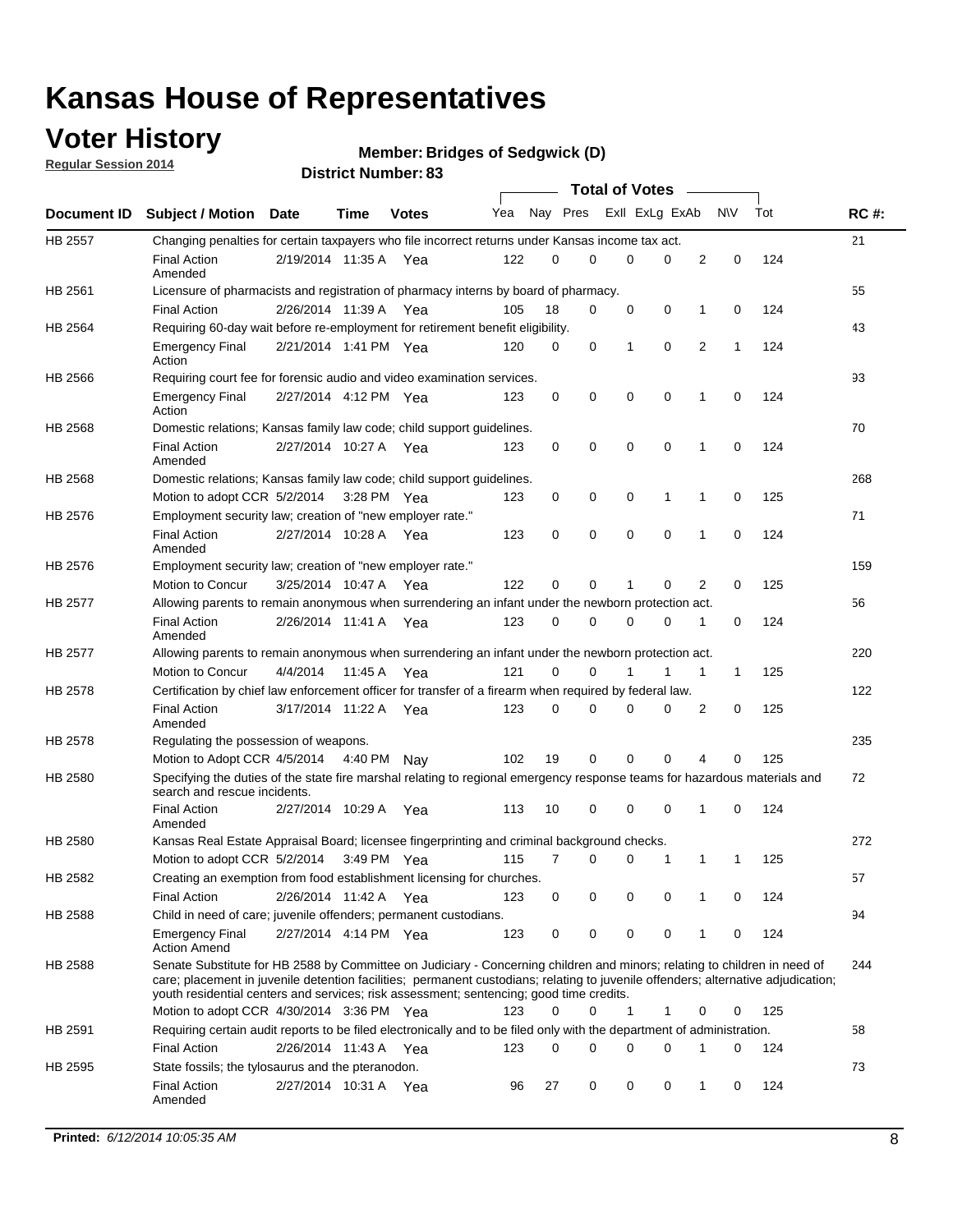### **Voter History**

**Regular Session 2014**

**Bridges of Sedgwick (D)**

|                |                                                                                                                                                                                                                                       | DISTRICT MAILINGL 03  |             |              |     |                |             | <b>Total of Votes</b> |                |                |   |           |     |             |
|----------------|---------------------------------------------------------------------------------------------------------------------------------------------------------------------------------------------------------------------------------------|-----------------------|-------------|--------------|-----|----------------|-------------|-----------------------|----------------|----------------|---|-----------|-----|-------------|
| Document ID    | <b>Subject / Motion</b>                                                                                                                                                                                                               | Date                  | Time        | <b>Votes</b> | Yea |                | Nay Pres    |                       |                | Exll ExLg ExAb |   | <b>NV</b> | Tot | <b>RC#:</b> |
| HB 2596        | Computation of retirement benefits when a state officer or employee is placed on furlough or has reduction in compensation.                                                                                                           |                       |             |              |     |                |             |                       |                |                |   |           |     | 74          |
|                | <b>Final Action</b>                                                                                                                                                                                                                   | 2/27/2014 10:33 A     |             | Yea          | 123 | 0              | 0           |                       | 0              | $\Omega$       |   | 0         | 124 |             |
| HB 2596        | Computation of retirement benefits when a state officer or employee is placed on furlough or has reduction in<br>compensation.                                                                                                        |                       |             |              |     |                |             |                       |                |                |   |           |     | 246         |
|                | Motion to adopt CCR 4/30/2014 3:45 PM Yea                                                                                                                                                                                             |                       |             |              | 123 | 0              | 0           |                       | 1              | 1              | 0 | 0         | 125 |             |
| <b>HB 2597</b> | Municipal recycling services                                                                                                                                                                                                          |                       |             |              |     |                |             |                       |                |                |   |           |     | 97          |
|                | <b>Emergency Final</b><br><b>Action Amend</b>                                                                                                                                                                                         | 2/27/2014 4:20 PM Yea |             |              | 105 | 18             | $\mathbf 0$ |                       | $\mathbf 0$    | $\mathbf 0$    | 1 | 0         | 124 |             |
| HB 2599        | Authorizing the secretary of state to grant an easement to the unified government of Wyandotte county.                                                                                                                                |                       |             |              |     |                |             |                       |                |                |   |           |     | 22          |
|                | <b>Final Action</b>                                                                                                                                                                                                                   | 2/19/2014 11:37 A     |             | Yea          | 120 | $\overline{2}$ | 0           |                       | $\mathbf 0$    | $\Omega$       | 2 | 0         | 124 |             |
| HB 2599        | Authorizing the secretary of state to grant an easement to the unified government of Wyandotte county.                                                                                                                                |                       |             |              |     |                |             |                       |                |                |   |           |     | 118         |
|                | Motion to Concur                                                                                                                                                                                                                      | 3/14/2014 11:25 A     |             | Yea          | 118 | $\Omega$       | 0           |                       | $\overline{2}$ | 1              | 4 | 0         | 125 |             |
| HB 2602        | Increasing the percentage of unclassified employees allowed to be employed by KPERS from 25% to 50%.                                                                                                                                  |                       |             |              |     |                |             |                       |                |                |   |           |     | 44          |
|                | <b>Emergency Final</b><br>Action                                                                                                                                                                                                      | 2/21/2014 1:43 PM Nav |             |              | 107 | 13             | 0           |                       | 1              | $\mathbf 0$    | 2 | 1         | 124 |             |
| HB 2602        | Increasing the percentage of unclassified employees allowed to be employed by KPERS from 25% to 50%.                                                                                                                                  |                       |             |              |     |                |             |                       |                |                |   |           |     | 195         |
|                | Motion to Concur                                                                                                                                                                                                                      | 4/1/2014              | 10:57 A Yea |              | 108 | 15             | 0           |                       | 1              | 0              | 1 | 0         | 125 |             |
| HB 2609        | Practice of pharmacy; filling and refilling of prescriptions.                                                                                                                                                                         |                       |             |              |     |                |             |                       |                |                |   |           |     | 105         |
|                | <b>Emergency Final</b><br><b>Action Amend</b>                                                                                                                                                                                         | 2/27/2014 4:29 PM Yea |             |              | 123 | 0              | $\mathbf 0$ |                       | $\mathbf 0$    | $\mathbf 0$    | 1 | 0         | 124 |             |
| HB 2611        | Conduct of dental offices.                                                                                                                                                                                                            |                       |             |              |     |                |             |                       |                |                |   |           |     | 83          |
|                | <b>Emergency Final</b><br>Action                                                                                                                                                                                                      | 2/27/2014 3:59 PM Yea |             |              | 123 | $\mathbf 0$    | $\mathbf 0$ |                       | $\mathbf 0$    | $\mathbf 0$    | 1 | 0         | 124 |             |
| HB 2612        | Relating to district judge and district magistrate judge vacancies.                                                                                                                                                                   |                       |             |              |     |                |             |                       |                |                |   |           |     | 75          |
|                | <b>Final Action</b><br>Amended                                                                                                                                                                                                        | 2/27/2014 10:34 A     |             | Nav          | 106 | 17             | 0           |                       | $\mathbf 0$    | 0              | 1 | 0         | 124 |             |
| HB 2613        | Relating to the issuance of stillbirth and unborn child's death certificates.                                                                                                                                                         |                       |             |              |     |                |             |                       |                |                |   |           |     | 103         |
|                | <b>Emergency Final</b><br><b>Action Amend</b>                                                                                                                                                                                         | 2/27/2014 4:27 PM Yea |             |              | 122 | 1              | 0           |                       | $\mathbf 0$    | $\Omega$       | 1 | 0         | 124 |             |
| HB 2615        | Substitute for HB 2615 by Committee on Commerce, Labor and Economic Development - Workers compensation assigned<br>risk pool.                                                                                                         |                       |             |              |     |                |             |                       |                |                |   |           |     | 185         |
|                | EFA Sub Bill<br>Amended                                                                                                                                                                                                               | 3/26/2014 3:42 PM Nay |             |              | 98  | 25             | 0           |                       | 1              | 0              | 1 | 0         | 125 |             |
| HB 2616        | Secretary of labor; explore agreement to allow state of Kansas to enforce OSHA standards.                                                                                                                                             |                       |             |              |     |                |             |                       |                |                |   |           |     | 92          |
|                | <b>Emergency Final</b><br>Action                                                                                                                                                                                                      | 2/27/2014 4:11 PM Nay |             |              | 93  | 30             | 0           |                       | 0              | 0              | 1 | 0         | 124 |             |
| HB 2616        | Senate Substitute for HB 2616 by Committee on Commerce - Secretary of labor directed to study state enforcement of OSHA 261<br>standards.                                                                                             |                       |             |              |     |                |             |                       |                |                |   |           |     |             |
|                | Motion to Concur                                                                                                                                                                                                                      | 5/2/2014              | 11:47 A Nay |              | 94  | 30             | 0           |                       | $\mathbf 0$    |                | 0 | 0         | 125 |             |
| HB 2633        | Substitute for HB 2633 by Committee on Corrections and Juvenile Justice - Juvenile offenders; youth residential centers and<br>services; risk assessment; raising the age for prosecution as an adult; sentencing; good time credits. |                       |             |              |     |                |             |                       |                |                |   |           |     | 106         |
|                | EFA Sub Bill<br>Amended                                                                                                                                                                                                               | 2/27/2014 4:31 PM Yea |             |              | 122 | $\mathbf{1}$   | $\Omega$    |                       | $\mathbf 0$    | 0              | 1 | 0         | 124 |             |
| HB 2636        | Secretary of health and environment and air quality standards.                                                                                                                                                                        |                       |             |              |     |                |             |                       |                |                |   |           |     | 45          |
|                | <b>Emergency Final</b><br><b>Action Amend</b>                                                                                                                                                                                         | 2/21/2014 1:44 PM Nav |             |              | 89  | 31             | 0           |                       | 1              | 0              | 2 | 1         | 124 |             |
| HB 2636        | Secretary of health and environment and air quality standards.                                                                                                                                                                        |                       |             |              |     |                |             |                       |                |                |   |           |     | 212         |
|                | Sub motion to concur 4/3/2014 7:20 PM Yea                                                                                                                                                                                             |                       |             |              | 121 | 3              | 0           |                       | 0              | 0              |   | 0         | 125 |             |
| HB 2642        | Income tax deduction for net gain on the sale of certain horses, cattle or livestock; income tax credit for expenditures to make 131<br>dwelling or facility accessible for persons with a disability.                                |                       |             |              |     |                |             |                       |                |                |   |           |     |             |
|                | <b>Final Action</b><br>Amended                                                                                                                                                                                                        | 3/20/2014 11:17 A Yea |             |              | 123 | 0              | 0           |                       | 0              | 1              | 1 | 0         | 125 |             |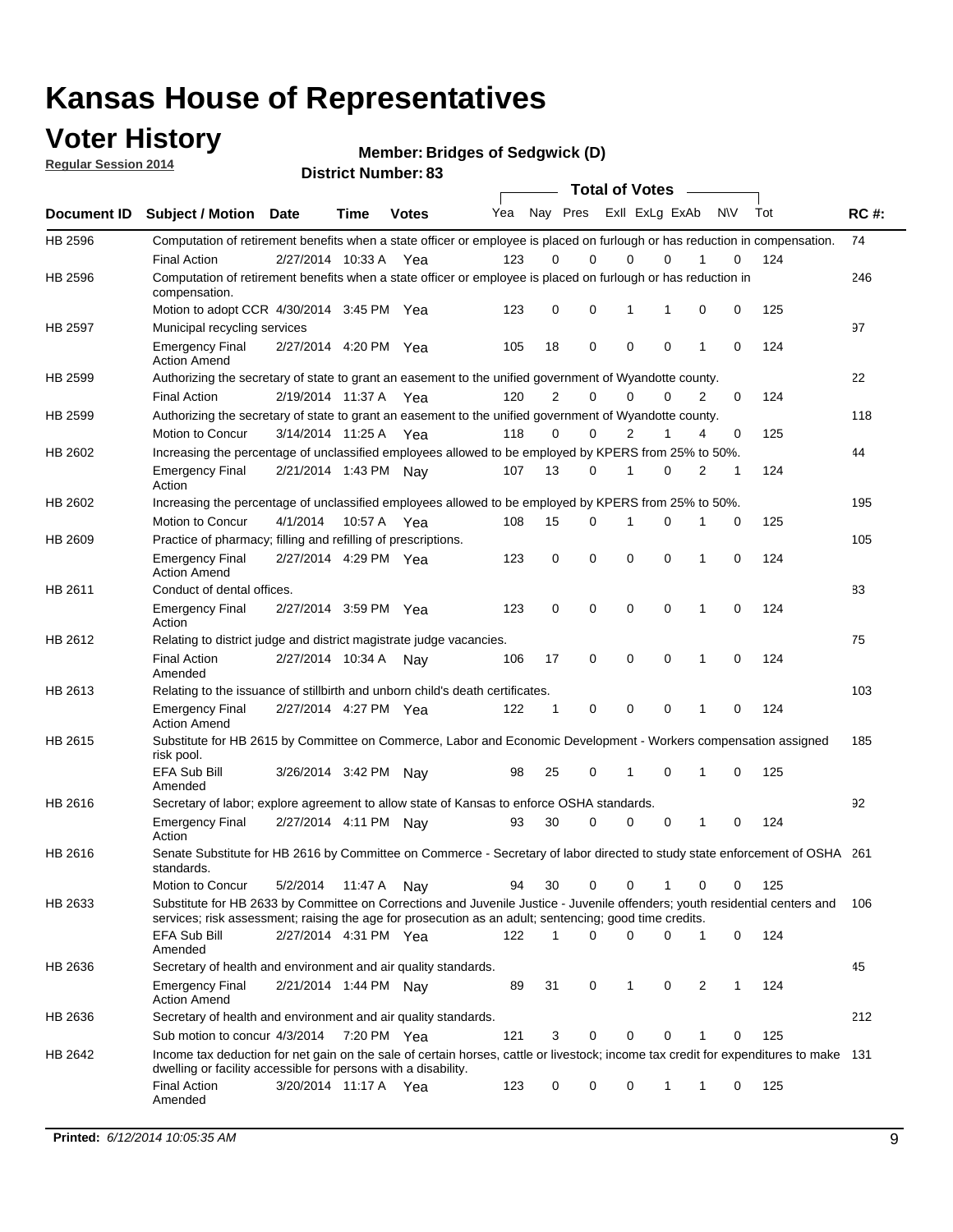## **Voter History**

| <b>Member: Bridges of Sedgwick (D)</b> |
|----------------------------------------|
|                                        |

| <b>Regular Session 2014</b> |                                                                                                                                                                                                                                                                                                                                                                                                                                                               | <b>District Number: 83</b> |             |              |     |          |             |   |                       |                   |             |     |             |
|-----------------------------|---------------------------------------------------------------------------------------------------------------------------------------------------------------------------------------------------------------------------------------------------------------------------------------------------------------------------------------------------------------------------------------------------------------------------------------------------------------|----------------------------|-------------|--------------|-----|----------|-------------|---|-----------------------|-------------------|-------------|-----|-------------|
|                             |                                                                                                                                                                                                                                                                                                                                                                                                                                                               |                            |             |              |     |          |             |   | <b>Total of Votes</b> |                   |             |     |             |
| Document ID                 | <b>Subject / Motion Date</b>                                                                                                                                                                                                                                                                                                                                                                                                                                  |                            | Time        | <b>Votes</b> | Yea |          | Nay Pres    |   |                       | Exll ExLg ExAb    | <b>NV</b>   | Tot | <b>RC#:</b> |
| HB 2643                     | Property tax; classification of commercial and industrial machinery and equipment as personal property; reclassification of<br>property upon termination of IRB tax exemption; use of independent appraisers to appraiser certain<br><b>Final Action</b>                                                                                                                                                                                                      | 3/26/2014 10:56 A Yea      |             |              | 123 | $\Omega$ | $\Omega$    |   |                       | 0<br>1            | 0           | 125 | 164         |
| HB 2643                     | Amended<br>Property tax; classification of commercial and industrial machinery and equipment as personal property; reclassification of<br>property upon termination of IRB tax exemption; use of independent appraisers to appraiser certain complex property; motor<br>vehicles, members of military; mortgage registration tax phase out and replacement with fees; county clerk technology fund;<br>county treasurer technology fund.                      |                            |             |              |     |          |             |   |                       |                   |             |     | 274         |
|                             | Motion to Concur                                                                                                                                                                                                                                                                                                                                                                                                                                              | 5/2/2014                   | 5:12 PM Nay |              | 16  | 108      | 0           |   | 0                     | 0                 | 0           | 125 |             |
| HB 2643                     | Property tax; classification of commercial and industrial machinery and equipment as personal property; reclassification of<br>property upon termination of IRB tax exemption; use of independent appraisers to appraiser certain complex property; motor<br>vehicles, members of military; mortgage registration tax phase out and replacement with fees; county clerk technology fund;<br>county treasurer technology fund.<br>Motion to adopt CCR 5/3/2014 |                            | 1:53 AM     | Nay          | 70  | 53       | 0           |   | $\mathbf 0$           | 0<br>1            | 1           | 125 | 286         |
| HB 2648                     | Property tax exemption for levees.                                                                                                                                                                                                                                                                                                                                                                                                                            |                            |             |              |     |          |             |   |                       |                   |             |     | 100         |
|                             | <b>Emergency Final</b><br><b>Action Amend</b>                                                                                                                                                                                                                                                                                                                                                                                                                 | 2/27/2014 4:23 PM Yea      |             |              | 100 | 23       | $\mathbf 0$ |   | $\mathbf 0$           | $\mathbf 0$<br>1  | $\mathbf 0$ | 124 |             |
| HB 2651                     | County law library.<br><b>Final Action</b><br>Amended                                                                                                                                                                                                                                                                                                                                                                                                         | 2/27/2014 10:38 A          |             | Nay          | 82  | 41       | 0           |   | $\mathbf 0$           | $\mathbf 0$<br>1  | 0           | 124 | 76          |
| HB 2655                     | Allowing veterans with PTSD to seek mental health treatment upon certain convictions.                                                                                                                                                                                                                                                                                                                                                                         |                            |             |              |     |          |             |   |                       |                   |             |     | 77          |
|                             | <b>Final Action</b><br>Amended                                                                                                                                                                                                                                                                                                                                                                                                                                | 2/27/2014 10:40 A          |             | Yea          | 123 | $\Omega$ | 0           |   | 0                     | 0<br>1            | 0           | 124 |             |
| HB 2655                     | Senate Substitute for HB 2655 by Committee on Judiciary - Allowing veterans with PTSD to seek mental health treatment<br>upon certain convictions; also amending the crimes of interference with law enforcement and giving a false alarm.                                                                                                                                                                                                                    |                            |             |              |     |          |             |   |                       |                   |             |     | 224         |
|                             | Motion to Concur                                                                                                                                                                                                                                                                                                                                                                                                                                              | 4/4/2014                   | 5:42 PM Yea |              | 122 | $\Omega$ | $\Omega$    |   | $\Omega$              | $\mathbf{1}$<br>2 | $\Omega$    | 125 |             |
| HB 2656                     | Authorizing the state of Kansas to pay the death gratuity benefit to the designated survivor of a Kansas service member during 48<br>a federal government shutdown and providing for reimbursement to the state                                                                                                                                                                                                                                               |                            |             |              |     |          |             |   |                       |                   |             |     |             |
|                             | <b>Final Action</b>                                                                                                                                                                                                                                                                                                                                                                                                                                           | 2/26/2014 11:27 A Yea      |             |              | 123 | 0        | 0           |   | 0                     | 0                 | 0           | 124 |             |
| HB 2661                     | Substitute for HB 2661 by Committee on Energy and Environment - Siting of electric transmission lines; notice and hearing<br>requirements.                                                                                                                                                                                                                                                                                                                    |                            |             |              |     |          |             |   |                       |                   |             |     | 181         |
|                             | <b>EFA Sub Bill</b><br>Expungment of driving under the influence convictions.                                                                                                                                                                                                                                                                                                                                                                                 | 3/26/2014 3:37 PM          |             | Yea          | 119 | 4        | 0           | 1 |                       | $\mathbf 0$<br>1  | $\mathbf 0$ | 125 |             |
| HB 2662                     | <b>Final Action</b><br>Amended                                                                                                                                                                                                                                                                                                                                                                                                                                | 3/14/2014 11:22 A          |             | Yea          | 87  | 31       | 0           |   | $\overline{2}$        | 1<br>4            | $\mathbf 0$ | 125 | 116         |
| HB 2668                     | Health insurance for qualified professional associations.                                                                                                                                                                                                                                                                                                                                                                                                     |                            |             |              |     |          |             |   |                       |                   |             |     | 34          |
|                             | <b>Final Action</b><br>Amended                                                                                                                                                                                                                                                                                                                                                                                                                                | 2/21/2014 11:21 A Yea      |             |              | 114 | 7        | 0           | 1 |                       | $\mathbf 0$<br>2  | 0           | 124 |             |
| HB 2668                     | Predetermination of health insurance benefits                                                                                                                                                                                                                                                                                                                                                                                                                 |                            |             |              |     |          |             |   |                       |                   |             |     | 262         |
|                             | Motion to Concur                                                                                                                                                                                                                                                                                                                                                                                                                                              | 5/2/2014                   | 12:05 P     | Yea          | 97  | 27       | 0           |   | 0                     | 0<br>1            | 0           | 125 |             |
| HB 2669                     | State civil service board; transferred from the department of administration to the office of administrative hearings.                                                                                                                                                                                                                                                                                                                                        |                            |             |              |     |          |             |   |                       |                   |             |     | 87          |
|                             | <b>Emergency Final</b><br>Action                                                                                                                                                                                                                                                                                                                                                                                                                              | 2/27/2014 4:05 PM Yea      |             |              | 110 | 13       | 0           |   | 0                     | 0<br>1            | 0           | 124 |             |
| HB 2673                     | Kansas healing arts act; physician assistant licensure act.                                                                                                                                                                                                                                                                                                                                                                                                   |                            |             |              |     |          |             |   |                       |                   |             |     | 91          |
|                             | <b>Emergency Final</b><br><b>Action Amend</b>                                                                                                                                                                                                                                                                                                                                                                                                                 | 2/27/2014 4:10 PM Yea      |             |              | 105 | 18       | 0           |   | 0                     | 0<br>1            | 0           | 124 |             |
| HB 2673                     | Board of healing arts functions and duties, physician assistants licensure act and podiatry act.                                                                                                                                                                                                                                                                                                                                                              |                            |             |              |     |          |             |   |                       |                   |             |     | 270         |
|                             | Motion to adopt CCR 5/2/2014 3:39 PM Yea                                                                                                                                                                                                                                                                                                                                                                                                                      |                            |             |              | 111 | 11       | $\Omega$    |   | 0                     | $\mathbf 1$<br>1  | 1           | 125 |             |
| HB 2675                     | Relating to procurement negotiating committees; certified businesses.                                                                                                                                                                                                                                                                                                                                                                                         |                            |             |              |     |          |             |   |                       |                   |             |     | 165         |
|                             | <b>Final Action</b><br>Amended                                                                                                                                                                                                                                                                                                                                                                                                                                | 3/26/2014 10:57 A Yea      |             |              | 123 | 0        | 0           |   | 1                     | 0<br>$\mathbf{1}$ | 0           | 125 |             |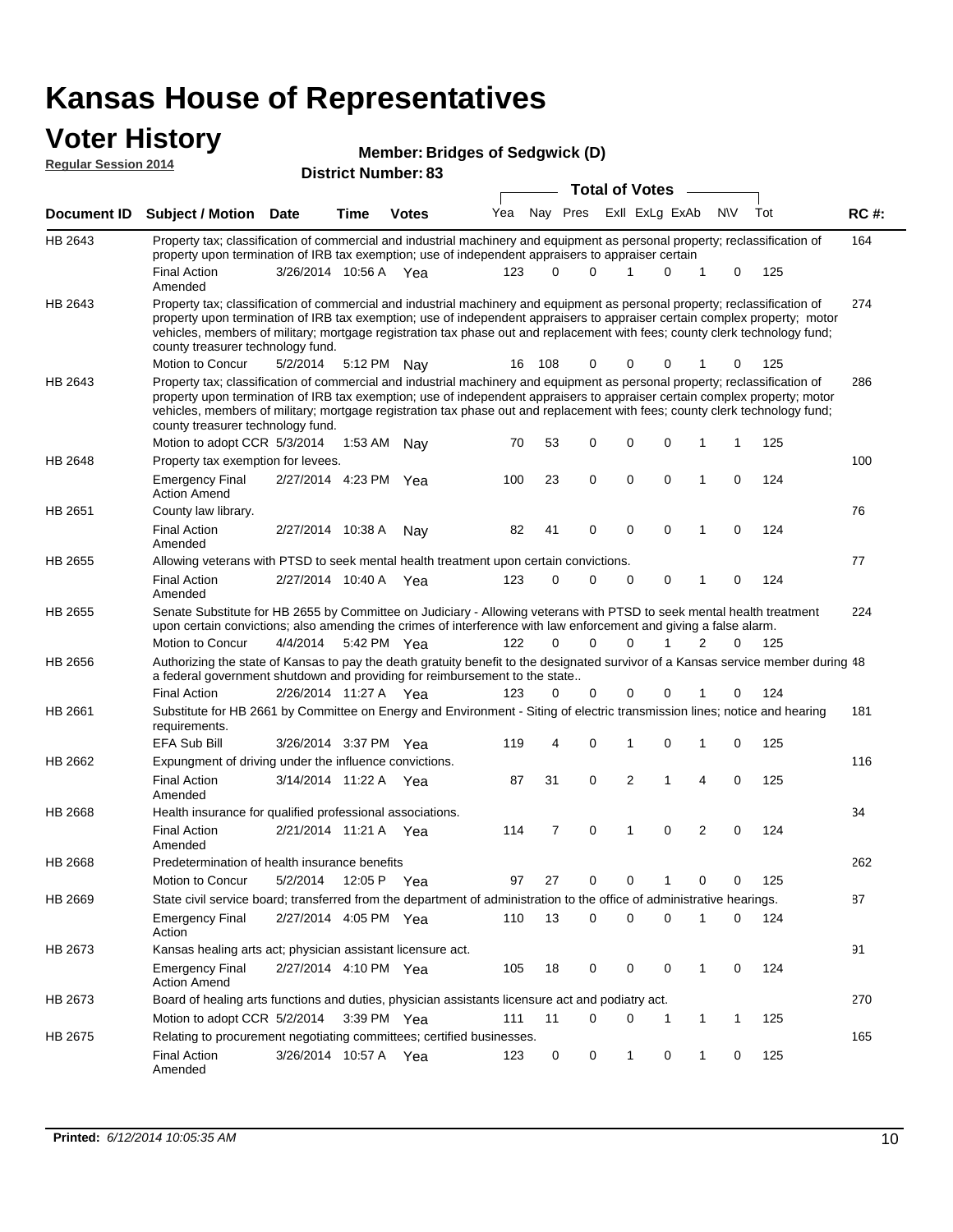#### **Voter History Regular Session 2014**

**Bridges of Sedgwick (D)**

| nuyurur Uuddiun Luin |                                                                                                                                                                                                                                                                                               |                       |         | <b>District Number: 83</b> |     |             |             |                       |                |                  |     |             |
|----------------------|-----------------------------------------------------------------------------------------------------------------------------------------------------------------------------------------------------------------------------------------------------------------------------------------------|-----------------------|---------|----------------------------|-----|-------------|-------------|-----------------------|----------------|------------------|-----|-------------|
|                      |                                                                                                                                                                                                                                                                                               |                       |         |                            |     |             |             | <b>Total of Votes</b> |                |                  |     |             |
| <b>Document ID</b>   | <b>Subject / Motion Date</b>                                                                                                                                                                                                                                                                  |                       | Time    | <b>Votes</b>               | Yea |             | Nay Pres    |                       | ExII ExLg ExAb | N\V              | Tot | <b>RC#:</b> |
| HB 2681              | Substitute for HB2681 by Committee on Veterans, Military, and Homeland Security--Abolishing the Kansas commission on<br>veterans affairs; creating the Kansas commission on veterans affairs office within the executive branch of government.<br>Final Action Sub Bill 3/20/2014 11:18 A Yea |                       |         |                            | 123 | 0           | $\Omega$    | 0                     | 1              | 1<br>0           | 125 | 132         |
|                      |                                                                                                                                                                                                                                                                                               |                       |         |                            |     |             |             |                       |                |                  |     |             |
| HB 2681              | Substitute for HB2681 by Committee on Veterans, Military, and Homeland Security - Abolishing the Kansas commission on<br>veterans affairs; creating the Kansas commission on veterans affairs office within the executive branch of government.                                               |                       |         |                            |     |             |             |                       |                |                  |     | 219         |
|                      | Motion to Concur                                                                                                                                                                                                                                                                              | 4/4/2014              | 11:41 A | Yea                        | 122 | $\Omega$    | 0           | $\mathbf{1}$          | 1<br>1         | 0                | 125 |             |
| HB 2684              | Allocating moneys from driver's license fees to the judicial branch nonjudicial salary adjustment fund.                                                                                                                                                                                       |                       |         |                            |     |             |             |                       |                |                  |     | 78          |
|                      | <b>Final Action</b>                                                                                                                                                                                                                                                                           | 2/27/2014 10:41 A     |         | Yea                        | 93  | 30          | $\Omega$    | $\Omega$              | 0              | 1<br>0           | 124 |             |
| HB 2687              | Unclaimed property act and hearings.                                                                                                                                                                                                                                                          |                       |         |                            |     |             |             |                       |                |                  |     | 59          |
|                      | <b>Final Action</b>                                                                                                                                                                                                                                                                           | 2/26/2014 11:44 A     |         | Yea                        | 119 | 4           | $\mathbf 0$ | 0                     | 0              | 0<br>1           | 124 |             |
| HB 2687              | Unclaimed property act and hearings.                                                                                                                                                                                                                                                          |                       |         |                            |     |             |             |                       |                |                  |     | 251         |
|                      | Motion to Concur                                                                                                                                                                                                                                                                              | 5/1/2014              | 1:56 PM | Yea                        | 125 | 0           | $\mathbf 0$ | 0                     | 0              | 0<br>0           | 125 |             |
| HB 2689              | Amending which convictions are counted for driving while license canceled, suspended or revoked.                                                                                                                                                                                              |                       |         |                            |     |             |             |                       |                |                  |     | 231         |
|                      | <b>Final Action</b><br>Amended                                                                                                                                                                                                                                                                | 4/5/2014              | 10:23 A | Yea                        | 121 | $\mathbf 0$ | $\Omega$    | $\Omega$              | 0              | 0<br>4           | 125 |             |
| HB 2693              | Providing for testing by community colleges for commercial driver's licenses and allowing temporary commercial driver's<br>license holders the ability to drive class A commercial vehicles.                                                                                                  |                       |         |                            |     |             |             |                       |                |                  |     | 104         |
|                      | <b>Emergency Final</b><br><b>Action Amend</b>                                                                                                                                                                                                                                                 | 2/27/2014 4:28 PM Yea |         |                            | 123 | 0           | 0           | $\Omega$              | 0              | $\mathbf 0$<br>1 | 124 |             |
| HB 2693              | Senate Substitute for HB 2693 by Committee on Transportation - Providing for testing by community colleges for commercial<br>driver's licenses; entities serving as driver's licenses examiners.                                                                                              |                       |         |                            |     |             |             |                       |                |                  |     | 255         |
|                      | Motion to adopt CCR 5/1/2014 4:42 PM Yea                                                                                                                                                                                                                                                      |                       |         |                            | 125 | 0           | 0           | $\Omega$              | 0              | 0<br>0           | 125 |             |
| HB 2715              | Farm machinery and equipment annual highway permits, commercial drivers' license.                                                                                                                                                                                                             |                       |         |                            |     |             |             |                       |                |                  |     | 98          |
|                      | <b>Emergency Final</b><br><b>Action Amend</b>                                                                                                                                                                                                                                                 | 2/27/2014 4:21 PM Yea |         |                            | 123 | 0           | 0           | 0                     | 0              | 1<br>0           | 124 |             |
| HB 2717              | Registration of operators of assisted living, residential health care, home plus or adult day care facilities.                                                                                                                                                                                |                       |         |                            |     |             |             |                       |                |                  |     | 175         |
|                      | <b>Emergency Final</b><br><b>Action Amend</b>                                                                                                                                                                                                                                                 | 3/26/2014 3:29 PM Yea |         |                            | 114 | 9           | 0           |                       | $\Omega$       | 0                | 125 |             |
| HB 2721              | Substitute for Substitute for HB 2721 by Committee on Commerce, Labor and Economic Development †Enacting the<br>business entity standard treatment act.                                                                                                                                       |                       |         |                            |     |             |             |                       |                |                  |     | 117         |
|                      | Final Action Sub Bill 3/14/2014 11:23 A Yea                                                                                                                                                                                                                                                   |                       |         |                            | 118 | 0           | 0           | 2                     |                | 0<br>4           | 125 |             |
| HB 2721              | Substitute for Substitute for HB 2721 by Committee on Commerce, Labor and Economic Development - Enacting the business 273<br>entity standard treatment act.                                                                                                                                  |                       |         |                            |     |             |             |                       |                |                  |     |             |
|                      | Motion to Concur                                                                                                                                                                                                                                                                              | 5/2/2014              |         | 3:59 PM Yea                | 122 | 0           | 0           | $\Omega$              |                | 1<br>1           | 125 |             |
| HB 2724              | Uniform commercial driver's license act; definition of tank vehicle.                                                                                                                                                                                                                          |                       |         |                            |     |             |             |                       |                |                  |     | 99          |
|                      | <b>Emergency Final</b><br>Action                                                                                                                                                                                                                                                              | 2/27/2014 4:22 PM Yea |         |                            | 122 | 1           | 0           | 0                     | 0              | 1<br>0           | 124 |             |
| HB 2727              | Expiration of license plates and placards for individuals with disability.                                                                                                                                                                                                                    |                       |         |                            |     |             |             |                       |                |                  |     | 88          |
|                      | <b>Emergency Final</b><br>Action                                                                                                                                                                                                                                                              | 2/27/2014 4:06 PM Yea |         |                            | 123 | 0           | 0           | 0                     | 0              | 0<br>1           | 124 |             |
| HB 2728              | Permits for the operation of salvage vehicles no longer required to be prepared in triplicate.                                                                                                                                                                                                |                       |         |                            |     |             |             |                       |                |                  |     | 89          |
|                      | <b>Emergency Final</b><br>Action                                                                                                                                                                                                                                                              | 2/27/2014 4:07 PM Yea |         |                            | 122 | 1           | 0           | $\Omega$              | 0              | 1<br>0           | 124 |             |
| HB 2728              | Permits for the operation of salvage vehicles no longer required to be prepared in triplicate.                                                                                                                                                                                                |                       |         |                            |     |             |             |                       |                |                  |     | 192         |
|                      | Motion to Concur                                                                                                                                                                                                                                                                              | 3/31/2014 11:43 A     |         | ExII                       | 122 | 0           | 0           | 1                     | 0              | 2<br>0           | 125 |             |
| HB 2732              | Sales tax authority for Rooks county for constructing or remodeling a jail facility.                                                                                                                                                                                                          |                       |         |                            |     |             |             |                       |                |                  |     | 232         |
|                      | <b>Final Action</b>                                                                                                                                                                                                                                                                           | 4/5/2014              |         | 10:24 A Yea                | 121 | 0           | 0           | 0                     | 0              | 4<br>0           | 125 |             |
| HB 2744              | Insurance; coverage for autism spectrum disorder.                                                                                                                                                                                                                                             |                       |         |                            |     |             |             |                       |                |                  |     | 137         |
|                      | <b>Final Action</b><br>Amended                                                                                                                                                                                                                                                                | 3/21/2014 10:14 A Yea |         |                            | 114 | 3           | 0           | 0                     | $\mathbf{1}$   | 6<br>1           | 125 |             |
| HB 2745              | Tax lien on property voluntarily transferred.                                                                                                                                                                                                                                                 |                       |         |                            |     |             |             |                       |                |                  |     | 166         |
|                      | <b>Final Action</b>                                                                                                                                                                                                                                                                           | 3/26/2014 10:58 A     |         | Yea                        | 123 | 0           | 0           | $\mathbf{1}$          | 0              | 1<br>0           | 125 |             |
|                      |                                                                                                                                                                                                                                                                                               |                       |         |                            |     |             |             |                       |                |                  |     |             |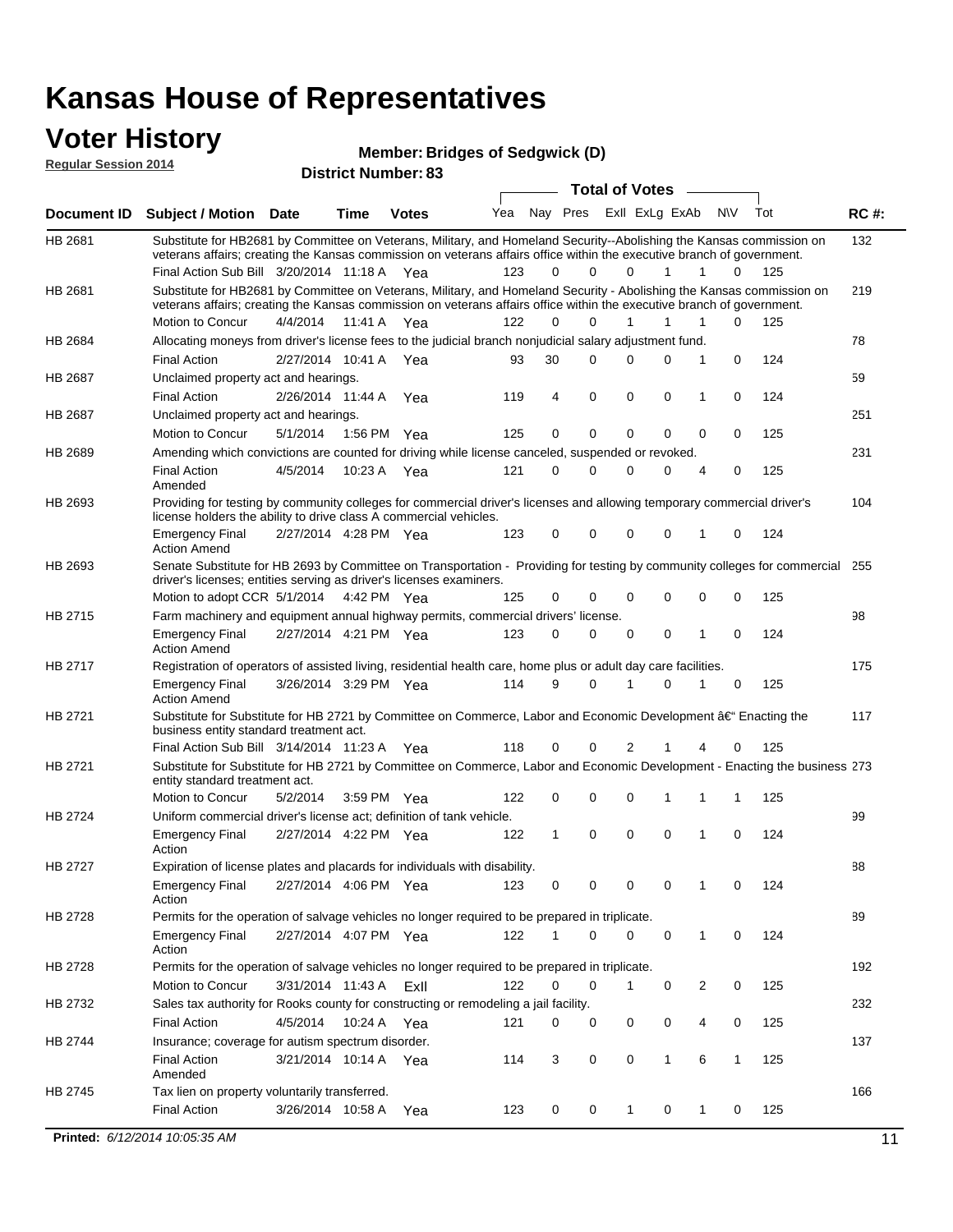## **Voter History**

**Regular Session 2014**

#### **Bridges of Sedgwick (D)**

| Exll ExLg ExAb<br>Nav Pres<br><b>NV</b><br>Tot<br>Yea<br><b>RC#:</b><br>Document ID<br><b>Subject / Motion Date</b><br>Time<br><b>Votes</b><br>HB 2755<br>140<br>Repealing the sunset on the Kansas taxpayer transparency act.<br>122<br>$\mathbf 0$<br>0<br>0<br>0<br>3<br>0<br>125<br><b>Final Action</b><br>3/24/2014 10:13 A<br>Yea<br>HB 2767<br>State child death review board.<br>167<br><b>Final Action</b><br>3/26/2014 10:59 A<br>123<br>0<br>0<br>1<br>$\mathbf 0$<br>1<br>$\mathbf 0$<br>125<br>Yea<br>Amended<br>95<br><b>HCR 5029</b><br>Urging the Kansas bureau of investigation to establish a blue alert system for the state of Kansas.<br>2<br>2/27/2014 4:15 PM Yea<br>121<br>0<br>$\mathbf 0$<br>0<br>1<br>0<br>124<br><b>Emergency Final</b><br><b>Action Amend</b><br>125<br><b>HCR 5031</b><br>Urging Congress to provide for the prompt payment of disability compensation to U.S. Veterans.<br>122<br>$\Omega$<br>$\Omega$<br>0<br>1<br>2<br>125<br><b>Final Action</b><br>3/19/2014 11:21 A Yea<br>0<br>109<br>HR 6049<br>Resolution encouraging the creation of a Kansas plan for comprehensive treatment of chronic obstruction pulmonary<br>disease.<br>2<br>2<br>125<br>120<br>$\mathbf 0$<br>0<br>1<br>$\mathbf 0$<br><b>Emergency Final</b><br>3/6/2014<br>11:24 A<br>Yea<br><b>Action Amend</b><br>HR 6063<br>Urging the President to extend the qualifications for the Women's Army Corps Service Medal.<br>143<br>$\Omega$<br>123<br>0<br>1<br>$\Omega$<br>1<br>125<br><b>Final Action</b><br>3/25/2014 10:11 A Yea<br>0<br>House Substitute for SB 40 by Committee on Corrections and Juvenile Justice †Secretary of corrections; including juvenile<br><b>SB 40</b><br>123<br>offenders in the prison made goods act; authorizing use of correctional industries funds for payment of<br>Final Action Sub Bill 3/17/2014 11:23 A Yea<br>0<br>0<br>125<br>123<br>0<br>0<br>0<br>2<br><b>SB 54</b><br>174<br>Medical assistance recovery program; rules and regulations.<br>3/26/2014 3:28 PM Yea<br>95<br>28<br>0<br>1<br>0<br>1<br>$\mathbf 0$<br>125<br><b>Emergency Final</b><br><b>Action Amend</b><br><b>SB 54</b><br>214<br>Amendments to statutes regulating abortions.<br>112<br>11<br>0<br>0<br>1<br>0<br>125<br>Motion to Adopt CCR 4/4/2014<br>9:59 AM<br>Nay<br>1<br>State use law; purchases by municipalities; committee sunset date and chairperson selection.<br>280<br>SB 63<br>$\mathbf 0$<br>0<br>0<br>125<br>Motion to adopt CCR 5/2/2014<br>8:52 PM Yea<br>124<br>0<br>0<br>1<br>184<br>SB 99<br>Lobbyists defined.<br>6<br>0<br>0<br>1<br>$\mathbf 0$<br>125<br><b>Emergency Final</b><br>3/26/2014 3:41 PM Yea<br>117<br>1<br>Action<br>House Substitute for SB 147 by Committee on Agriculture and Natural Resources †Amending the powers and duties of the 133<br>SB 147<br>Kansas department of agriculture division of conservation and the state conservation commission.<br>0<br>125<br>Final Action Sub Bill 3/20/2014 11:19 A Yea<br>123<br>$\Omega$<br>0<br>1<br>1<br>0<br>Amended<br><b>SB 218</b><br>House Substitute for SB 218 by Committee on Appropriations-Education; relating to the financing and instruction thereof;<br>226<br>making and concerning appropriations for the fiscal years ending June 30, 2014, and June 30, 2015, for certain agencies.<br>Final Action Sub Bill 4/4/2014<br>31<br>0<br>0<br>2<br>$\Omega$<br>125<br>6:17 PM Yea<br>91<br>1<br>Amended<br><b>SB 218</b><br>House Substitute for SB 218 by Committee on Appropriations-Education; relating to the financing and instruction thereof;<br>237<br>making and concerning appropriations for the fiscal years ending June 30, 2014, and June 30, 2015, for certain agencies.<br>67<br>0<br>0<br>Sub Motion to Adopt 4/6/2014 12:51 A Nay<br>55<br>0<br>3<br>0<br>125<br><b>CCR</b><br>SB 231<br>134<br>House Substitute for SB 231 †Concerning valuation and appeals; renaming the state court of tax appeals; timing of<br>decisions.<br>Final Action Sub Bill 3/20/2014 11:21 A Yea<br>0<br>0<br>0<br>125<br>123<br>1<br>1<br>0<br>Amended<br>SB 231<br>House Substitute for SB 231 - Concerning valuation and appeals; renaming the state court of tax appeals; timing of<br>281<br>decisions<br>Motion to Adopt CCR 5/2/2014<br>0<br>0<br>125<br>8:56 PM Yea<br>124<br>0<br>0<br>1<br>0<br>House Substitute for SB 245 by Committee on Appropriations - Appropriations for FY 2014, FY 2015, and FY 2016 for the<br>SB 245<br>13<br>department of corrections; capital improvement projects.<br>Final Action Sub Bill 2/13/2014 11:34 A<br>124<br>79<br>41<br>0<br>3<br>0<br>1<br>0<br>Nav<br>Amended |  |  |  |  |  | <b>Total of Votes</b> |  |  |  |  |  |  |  |  |
|----------------------------------------------------------------------------------------------------------------------------------------------------------------------------------------------------------------------------------------------------------------------------------------------------------------------------------------------------------------------------------------------------------------------------------------------------------------------------------------------------------------------------------------------------------------------------------------------------------------------------------------------------------------------------------------------------------------------------------------------------------------------------------------------------------------------------------------------------------------------------------------------------------------------------------------------------------------------------------------------------------------------------------------------------------------------------------------------------------------------------------------------------------------------------------------------------------------------------------------------------------------------------------------------------------------------------------------------------------------------------------------------------------------------------------------------------------------------------------------------------------------------------------------------------------------------------------------------------------------------------------------------------------------------------------------------------------------------------------------------------------------------------------------------------------------------------------------------------------------------------------------------------------------------------------------------------------------------------------------------------------------------------------------------------------------------------------------------------------------------------------------------------------------------------------------------------------------------------------------------------------------------------------------------------------------------------------------------------------------------------------------------------------------------------------------------------------------------------------------------------------------------------------------------------------------------------------------------------------------------------------------------------------------------------------------------------------------------------------------------------------------------------------------------------------------------------------------------------------------------------------------------------------------------------------------------------------------------------------------------------------------------------------------------------------------------------------------------------------------------------------------------------------------------------------------------------------------------------------------------------------------------------------------------------------------------------------------------------------------------------------------------------------------------------------------------------------------------------------------------------------------------------------------------------------------------------------------------------------------------------------------------------------------------------------------------------------------------------------------------------------------------------------------------------------------------------------------------------------------------------------------------------------------------------------------------------------------------------------------------------------------------------------------------------------------------------------------------------------------------------------------------------------------------------------------------------------------------------------------------------------------------------------------------------------------------------------------------------------------------------------------------------------------------------------------------------------------------------------------------------------------------------------------------------------------------------------------------------------------------------------------------------------------------|--|--|--|--|--|-----------------------|--|--|--|--|--|--|--|--|
|                                                                                                                                                                                                                                                                                                                                                                                                                                                                                                                                                                                                                                                                                                                                                                                                                                                                                                                                                                                                                                                                                                                                                                                                                                                                                                                                                                                                                                                                                                                                                                                                                                                                                                                                                                                                                                                                                                                                                                                                                                                                                                                                                                                                                                                                                                                                                                                                                                                                                                                                                                                                                                                                                                                                                                                                                                                                                                                                                                                                                                                                                                                                                                                                                                                                                                                                                                                                                                                                                                                                                                                                                                                                                                                                                                                                                                                                                                                                                                                                                                                                                                                                                                                                                                                                                                                                                                                                                                                                                                                                                                                                                                                                      |  |  |  |  |  |                       |  |  |  |  |  |  |  |  |
|                                                                                                                                                                                                                                                                                                                                                                                                                                                                                                                                                                                                                                                                                                                                                                                                                                                                                                                                                                                                                                                                                                                                                                                                                                                                                                                                                                                                                                                                                                                                                                                                                                                                                                                                                                                                                                                                                                                                                                                                                                                                                                                                                                                                                                                                                                                                                                                                                                                                                                                                                                                                                                                                                                                                                                                                                                                                                                                                                                                                                                                                                                                                                                                                                                                                                                                                                                                                                                                                                                                                                                                                                                                                                                                                                                                                                                                                                                                                                                                                                                                                                                                                                                                                                                                                                                                                                                                                                                                                                                                                                                                                                                                                      |  |  |  |  |  |                       |  |  |  |  |  |  |  |  |
|                                                                                                                                                                                                                                                                                                                                                                                                                                                                                                                                                                                                                                                                                                                                                                                                                                                                                                                                                                                                                                                                                                                                                                                                                                                                                                                                                                                                                                                                                                                                                                                                                                                                                                                                                                                                                                                                                                                                                                                                                                                                                                                                                                                                                                                                                                                                                                                                                                                                                                                                                                                                                                                                                                                                                                                                                                                                                                                                                                                                                                                                                                                                                                                                                                                                                                                                                                                                                                                                                                                                                                                                                                                                                                                                                                                                                                                                                                                                                                                                                                                                                                                                                                                                                                                                                                                                                                                                                                                                                                                                                                                                                                                                      |  |  |  |  |  |                       |  |  |  |  |  |  |  |  |
|                                                                                                                                                                                                                                                                                                                                                                                                                                                                                                                                                                                                                                                                                                                                                                                                                                                                                                                                                                                                                                                                                                                                                                                                                                                                                                                                                                                                                                                                                                                                                                                                                                                                                                                                                                                                                                                                                                                                                                                                                                                                                                                                                                                                                                                                                                                                                                                                                                                                                                                                                                                                                                                                                                                                                                                                                                                                                                                                                                                                                                                                                                                                                                                                                                                                                                                                                                                                                                                                                                                                                                                                                                                                                                                                                                                                                                                                                                                                                                                                                                                                                                                                                                                                                                                                                                                                                                                                                                                                                                                                                                                                                                                                      |  |  |  |  |  |                       |  |  |  |  |  |  |  |  |
|                                                                                                                                                                                                                                                                                                                                                                                                                                                                                                                                                                                                                                                                                                                                                                                                                                                                                                                                                                                                                                                                                                                                                                                                                                                                                                                                                                                                                                                                                                                                                                                                                                                                                                                                                                                                                                                                                                                                                                                                                                                                                                                                                                                                                                                                                                                                                                                                                                                                                                                                                                                                                                                                                                                                                                                                                                                                                                                                                                                                                                                                                                                                                                                                                                                                                                                                                                                                                                                                                                                                                                                                                                                                                                                                                                                                                                                                                                                                                                                                                                                                                                                                                                                                                                                                                                                                                                                                                                                                                                                                                                                                                                                                      |  |  |  |  |  |                       |  |  |  |  |  |  |  |  |
|                                                                                                                                                                                                                                                                                                                                                                                                                                                                                                                                                                                                                                                                                                                                                                                                                                                                                                                                                                                                                                                                                                                                                                                                                                                                                                                                                                                                                                                                                                                                                                                                                                                                                                                                                                                                                                                                                                                                                                                                                                                                                                                                                                                                                                                                                                                                                                                                                                                                                                                                                                                                                                                                                                                                                                                                                                                                                                                                                                                                                                                                                                                                                                                                                                                                                                                                                                                                                                                                                                                                                                                                                                                                                                                                                                                                                                                                                                                                                                                                                                                                                                                                                                                                                                                                                                                                                                                                                                                                                                                                                                                                                                                                      |  |  |  |  |  |                       |  |  |  |  |  |  |  |  |
|                                                                                                                                                                                                                                                                                                                                                                                                                                                                                                                                                                                                                                                                                                                                                                                                                                                                                                                                                                                                                                                                                                                                                                                                                                                                                                                                                                                                                                                                                                                                                                                                                                                                                                                                                                                                                                                                                                                                                                                                                                                                                                                                                                                                                                                                                                                                                                                                                                                                                                                                                                                                                                                                                                                                                                                                                                                                                                                                                                                                                                                                                                                                                                                                                                                                                                                                                                                                                                                                                                                                                                                                                                                                                                                                                                                                                                                                                                                                                                                                                                                                                                                                                                                                                                                                                                                                                                                                                                                                                                                                                                                                                                                                      |  |  |  |  |  |                       |  |  |  |  |  |  |  |  |
|                                                                                                                                                                                                                                                                                                                                                                                                                                                                                                                                                                                                                                                                                                                                                                                                                                                                                                                                                                                                                                                                                                                                                                                                                                                                                                                                                                                                                                                                                                                                                                                                                                                                                                                                                                                                                                                                                                                                                                                                                                                                                                                                                                                                                                                                                                                                                                                                                                                                                                                                                                                                                                                                                                                                                                                                                                                                                                                                                                                                                                                                                                                                                                                                                                                                                                                                                                                                                                                                                                                                                                                                                                                                                                                                                                                                                                                                                                                                                                                                                                                                                                                                                                                                                                                                                                                                                                                                                                                                                                                                                                                                                                                                      |  |  |  |  |  |                       |  |  |  |  |  |  |  |  |
|                                                                                                                                                                                                                                                                                                                                                                                                                                                                                                                                                                                                                                                                                                                                                                                                                                                                                                                                                                                                                                                                                                                                                                                                                                                                                                                                                                                                                                                                                                                                                                                                                                                                                                                                                                                                                                                                                                                                                                                                                                                                                                                                                                                                                                                                                                                                                                                                                                                                                                                                                                                                                                                                                                                                                                                                                                                                                                                                                                                                                                                                                                                                                                                                                                                                                                                                                                                                                                                                                                                                                                                                                                                                                                                                                                                                                                                                                                                                                                                                                                                                                                                                                                                                                                                                                                                                                                                                                                                                                                                                                                                                                                                                      |  |  |  |  |  |                       |  |  |  |  |  |  |  |  |
|                                                                                                                                                                                                                                                                                                                                                                                                                                                                                                                                                                                                                                                                                                                                                                                                                                                                                                                                                                                                                                                                                                                                                                                                                                                                                                                                                                                                                                                                                                                                                                                                                                                                                                                                                                                                                                                                                                                                                                                                                                                                                                                                                                                                                                                                                                                                                                                                                                                                                                                                                                                                                                                                                                                                                                                                                                                                                                                                                                                                                                                                                                                                                                                                                                                                                                                                                                                                                                                                                                                                                                                                                                                                                                                                                                                                                                                                                                                                                                                                                                                                                                                                                                                                                                                                                                                                                                                                                                                                                                                                                                                                                                                                      |  |  |  |  |  |                       |  |  |  |  |  |  |  |  |
|                                                                                                                                                                                                                                                                                                                                                                                                                                                                                                                                                                                                                                                                                                                                                                                                                                                                                                                                                                                                                                                                                                                                                                                                                                                                                                                                                                                                                                                                                                                                                                                                                                                                                                                                                                                                                                                                                                                                                                                                                                                                                                                                                                                                                                                                                                                                                                                                                                                                                                                                                                                                                                                                                                                                                                                                                                                                                                                                                                                                                                                                                                                                                                                                                                                                                                                                                                                                                                                                                                                                                                                                                                                                                                                                                                                                                                                                                                                                                                                                                                                                                                                                                                                                                                                                                                                                                                                                                                                                                                                                                                                                                                                                      |  |  |  |  |  |                       |  |  |  |  |  |  |  |  |
|                                                                                                                                                                                                                                                                                                                                                                                                                                                                                                                                                                                                                                                                                                                                                                                                                                                                                                                                                                                                                                                                                                                                                                                                                                                                                                                                                                                                                                                                                                                                                                                                                                                                                                                                                                                                                                                                                                                                                                                                                                                                                                                                                                                                                                                                                                                                                                                                                                                                                                                                                                                                                                                                                                                                                                                                                                                                                                                                                                                                                                                                                                                                                                                                                                                                                                                                                                                                                                                                                                                                                                                                                                                                                                                                                                                                                                                                                                                                                                                                                                                                                                                                                                                                                                                                                                                                                                                                                                                                                                                                                                                                                                                                      |  |  |  |  |  |                       |  |  |  |  |  |  |  |  |
|                                                                                                                                                                                                                                                                                                                                                                                                                                                                                                                                                                                                                                                                                                                                                                                                                                                                                                                                                                                                                                                                                                                                                                                                                                                                                                                                                                                                                                                                                                                                                                                                                                                                                                                                                                                                                                                                                                                                                                                                                                                                                                                                                                                                                                                                                                                                                                                                                                                                                                                                                                                                                                                                                                                                                                                                                                                                                                                                                                                                                                                                                                                                                                                                                                                                                                                                                                                                                                                                                                                                                                                                                                                                                                                                                                                                                                                                                                                                                                                                                                                                                                                                                                                                                                                                                                                                                                                                                                                                                                                                                                                                                                                                      |  |  |  |  |  |                       |  |  |  |  |  |  |  |  |
|                                                                                                                                                                                                                                                                                                                                                                                                                                                                                                                                                                                                                                                                                                                                                                                                                                                                                                                                                                                                                                                                                                                                                                                                                                                                                                                                                                                                                                                                                                                                                                                                                                                                                                                                                                                                                                                                                                                                                                                                                                                                                                                                                                                                                                                                                                                                                                                                                                                                                                                                                                                                                                                                                                                                                                                                                                                                                                                                                                                                                                                                                                                                                                                                                                                                                                                                                                                                                                                                                                                                                                                                                                                                                                                                                                                                                                                                                                                                                                                                                                                                                                                                                                                                                                                                                                                                                                                                                                                                                                                                                                                                                                                                      |  |  |  |  |  |                       |  |  |  |  |  |  |  |  |
|                                                                                                                                                                                                                                                                                                                                                                                                                                                                                                                                                                                                                                                                                                                                                                                                                                                                                                                                                                                                                                                                                                                                                                                                                                                                                                                                                                                                                                                                                                                                                                                                                                                                                                                                                                                                                                                                                                                                                                                                                                                                                                                                                                                                                                                                                                                                                                                                                                                                                                                                                                                                                                                                                                                                                                                                                                                                                                                                                                                                                                                                                                                                                                                                                                                                                                                                                                                                                                                                                                                                                                                                                                                                                                                                                                                                                                                                                                                                                                                                                                                                                                                                                                                                                                                                                                                                                                                                                                                                                                                                                                                                                                                                      |  |  |  |  |  |                       |  |  |  |  |  |  |  |  |
|                                                                                                                                                                                                                                                                                                                                                                                                                                                                                                                                                                                                                                                                                                                                                                                                                                                                                                                                                                                                                                                                                                                                                                                                                                                                                                                                                                                                                                                                                                                                                                                                                                                                                                                                                                                                                                                                                                                                                                                                                                                                                                                                                                                                                                                                                                                                                                                                                                                                                                                                                                                                                                                                                                                                                                                                                                                                                                                                                                                                                                                                                                                                                                                                                                                                                                                                                                                                                                                                                                                                                                                                                                                                                                                                                                                                                                                                                                                                                                                                                                                                                                                                                                                                                                                                                                                                                                                                                                                                                                                                                                                                                                                                      |  |  |  |  |  |                       |  |  |  |  |  |  |  |  |
|                                                                                                                                                                                                                                                                                                                                                                                                                                                                                                                                                                                                                                                                                                                                                                                                                                                                                                                                                                                                                                                                                                                                                                                                                                                                                                                                                                                                                                                                                                                                                                                                                                                                                                                                                                                                                                                                                                                                                                                                                                                                                                                                                                                                                                                                                                                                                                                                                                                                                                                                                                                                                                                                                                                                                                                                                                                                                                                                                                                                                                                                                                                                                                                                                                                                                                                                                                                                                                                                                                                                                                                                                                                                                                                                                                                                                                                                                                                                                                                                                                                                                                                                                                                                                                                                                                                                                                                                                                                                                                                                                                                                                                                                      |  |  |  |  |  |                       |  |  |  |  |  |  |  |  |
|                                                                                                                                                                                                                                                                                                                                                                                                                                                                                                                                                                                                                                                                                                                                                                                                                                                                                                                                                                                                                                                                                                                                                                                                                                                                                                                                                                                                                                                                                                                                                                                                                                                                                                                                                                                                                                                                                                                                                                                                                                                                                                                                                                                                                                                                                                                                                                                                                                                                                                                                                                                                                                                                                                                                                                                                                                                                                                                                                                                                                                                                                                                                                                                                                                                                                                                                                                                                                                                                                                                                                                                                                                                                                                                                                                                                                                                                                                                                                                                                                                                                                                                                                                                                                                                                                                                                                                                                                                                                                                                                                                                                                                                                      |  |  |  |  |  |                       |  |  |  |  |  |  |  |  |
|                                                                                                                                                                                                                                                                                                                                                                                                                                                                                                                                                                                                                                                                                                                                                                                                                                                                                                                                                                                                                                                                                                                                                                                                                                                                                                                                                                                                                                                                                                                                                                                                                                                                                                                                                                                                                                                                                                                                                                                                                                                                                                                                                                                                                                                                                                                                                                                                                                                                                                                                                                                                                                                                                                                                                                                                                                                                                                                                                                                                                                                                                                                                                                                                                                                                                                                                                                                                                                                                                                                                                                                                                                                                                                                                                                                                                                                                                                                                                                                                                                                                                                                                                                                                                                                                                                                                                                                                                                                                                                                                                                                                                                                                      |  |  |  |  |  |                       |  |  |  |  |  |  |  |  |
|                                                                                                                                                                                                                                                                                                                                                                                                                                                                                                                                                                                                                                                                                                                                                                                                                                                                                                                                                                                                                                                                                                                                                                                                                                                                                                                                                                                                                                                                                                                                                                                                                                                                                                                                                                                                                                                                                                                                                                                                                                                                                                                                                                                                                                                                                                                                                                                                                                                                                                                                                                                                                                                                                                                                                                                                                                                                                                                                                                                                                                                                                                                                                                                                                                                                                                                                                                                                                                                                                                                                                                                                                                                                                                                                                                                                                                                                                                                                                                                                                                                                                                                                                                                                                                                                                                                                                                                                                                                                                                                                                                                                                                                                      |  |  |  |  |  |                       |  |  |  |  |  |  |  |  |
|                                                                                                                                                                                                                                                                                                                                                                                                                                                                                                                                                                                                                                                                                                                                                                                                                                                                                                                                                                                                                                                                                                                                                                                                                                                                                                                                                                                                                                                                                                                                                                                                                                                                                                                                                                                                                                                                                                                                                                                                                                                                                                                                                                                                                                                                                                                                                                                                                                                                                                                                                                                                                                                                                                                                                                                                                                                                                                                                                                                                                                                                                                                                                                                                                                                                                                                                                                                                                                                                                                                                                                                                                                                                                                                                                                                                                                                                                                                                                                                                                                                                                                                                                                                                                                                                                                                                                                                                                                                                                                                                                                                                                                                                      |  |  |  |  |  |                       |  |  |  |  |  |  |  |  |
|                                                                                                                                                                                                                                                                                                                                                                                                                                                                                                                                                                                                                                                                                                                                                                                                                                                                                                                                                                                                                                                                                                                                                                                                                                                                                                                                                                                                                                                                                                                                                                                                                                                                                                                                                                                                                                                                                                                                                                                                                                                                                                                                                                                                                                                                                                                                                                                                                                                                                                                                                                                                                                                                                                                                                                                                                                                                                                                                                                                                                                                                                                                                                                                                                                                                                                                                                                                                                                                                                                                                                                                                                                                                                                                                                                                                                                                                                                                                                                                                                                                                                                                                                                                                                                                                                                                                                                                                                                                                                                                                                                                                                                                                      |  |  |  |  |  |                       |  |  |  |  |  |  |  |  |
|                                                                                                                                                                                                                                                                                                                                                                                                                                                                                                                                                                                                                                                                                                                                                                                                                                                                                                                                                                                                                                                                                                                                                                                                                                                                                                                                                                                                                                                                                                                                                                                                                                                                                                                                                                                                                                                                                                                                                                                                                                                                                                                                                                                                                                                                                                                                                                                                                                                                                                                                                                                                                                                                                                                                                                                                                                                                                                                                                                                                                                                                                                                                                                                                                                                                                                                                                                                                                                                                                                                                                                                                                                                                                                                                                                                                                                                                                                                                                                                                                                                                                                                                                                                                                                                                                                                                                                                                                                                                                                                                                                                                                                                                      |  |  |  |  |  |                       |  |  |  |  |  |  |  |  |
|                                                                                                                                                                                                                                                                                                                                                                                                                                                                                                                                                                                                                                                                                                                                                                                                                                                                                                                                                                                                                                                                                                                                                                                                                                                                                                                                                                                                                                                                                                                                                                                                                                                                                                                                                                                                                                                                                                                                                                                                                                                                                                                                                                                                                                                                                                                                                                                                                                                                                                                                                                                                                                                                                                                                                                                                                                                                                                                                                                                                                                                                                                                                                                                                                                                                                                                                                                                                                                                                                                                                                                                                                                                                                                                                                                                                                                                                                                                                                                                                                                                                                                                                                                                                                                                                                                                                                                                                                                                                                                                                                                                                                                                                      |  |  |  |  |  |                       |  |  |  |  |  |  |  |  |
|                                                                                                                                                                                                                                                                                                                                                                                                                                                                                                                                                                                                                                                                                                                                                                                                                                                                                                                                                                                                                                                                                                                                                                                                                                                                                                                                                                                                                                                                                                                                                                                                                                                                                                                                                                                                                                                                                                                                                                                                                                                                                                                                                                                                                                                                                                                                                                                                                                                                                                                                                                                                                                                                                                                                                                                                                                                                                                                                                                                                                                                                                                                                                                                                                                                                                                                                                                                                                                                                                                                                                                                                                                                                                                                                                                                                                                                                                                                                                                                                                                                                                                                                                                                                                                                                                                                                                                                                                                                                                                                                                                                                                                                                      |  |  |  |  |  |                       |  |  |  |  |  |  |  |  |
|                                                                                                                                                                                                                                                                                                                                                                                                                                                                                                                                                                                                                                                                                                                                                                                                                                                                                                                                                                                                                                                                                                                                                                                                                                                                                                                                                                                                                                                                                                                                                                                                                                                                                                                                                                                                                                                                                                                                                                                                                                                                                                                                                                                                                                                                                                                                                                                                                                                                                                                                                                                                                                                                                                                                                                                                                                                                                                                                                                                                                                                                                                                                                                                                                                                                                                                                                                                                                                                                                                                                                                                                                                                                                                                                                                                                                                                                                                                                                                                                                                                                                                                                                                                                                                                                                                                                                                                                                                                                                                                                                                                                                                                                      |  |  |  |  |  |                       |  |  |  |  |  |  |  |  |
|                                                                                                                                                                                                                                                                                                                                                                                                                                                                                                                                                                                                                                                                                                                                                                                                                                                                                                                                                                                                                                                                                                                                                                                                                                                                                                                                                                                                                                                                                                                                                                                                                                                                                                                                                                                                                                                                                                                                                                                                                                                                                                                                                                                                                                                                                                                                                                                                                                                                                                                                                                                                                                                                                                                                                                                                                                                                                                                                                                                                                                                                                                                                                                                                                                                                                                                                                                                                                                                                                                                                                                                                                                                                                                                                                                                                                                                                                                                                                                                                                                                                                                                                                                                                                                                                                                                                                                                                                                                                                                                                                                                                                                                                      |  |  |  |  |  |                       |  |  |  |  |  |  |  |  |
|                                                                                                                                                                                                                                                                                                                                                                                                                                                                                                                                                                                                                                                                                                                                                                                                                                                                                                                                                                                                                                                                                                                                                                                                                                                                                                                                                                                                                                                                                                                                                                                                                                                                                                                                                                                                                                                                                                                                                                                                                                                                                                                                                                                                                                                                                                                                                                                                                                                                                                                                                                                                                                                                                                                                                                                                                                                                                                                                                                                                                                                                                                                                                                                                                                                                                                                                                                                                                                                                                                                                                                                                                                                                                                                                                                                                                                                                                                                                                                                                                                                                                                                                                                                                                                                                                                                                                                                                                                                                                                                                                                                                                                                                      |  |  |  |  |  |                       |  |  |  |  |  |  |  |  |
|                                                                                                                                                                                                                                                                                                                                                                                                                                                                                                                                                                                                                                                                                                                                                                                                                                                                                                                                                                                                                                                                                                                                                                                                                                                                                                                                                                                                                                                                                                                                                                                                                                                                                                                                                                                                                                                                                                                                                                                                                                                                                                                                                                                                                                                                                                                                                                                                                                                                                                                                                                                                                                                                                                                                                                                                                                                                                                                                                                                                                                                                                                                                                                                                                                                                                                                                                                                                                                                                                                                                                                                                                                                                                                                                                                                                                                                                                                                                                                                                                                                                                                                                                                                                                                                                                                                                                                                                                                                                                                                                                                                                                                                                      |  |  |  |  |  |                       |  |  |  |  |  |  |  |  |
|                                                                                                                                                                                                                                                                                                                                                                                                                                                                                                                                                                                                                                                                                                                                                                                                                                                                                                                                                                                                                                                                                                                                                                                                                                                                                                                                                                                                                                                                                                                                                                                                                                                                                                                                                                                                                                                                                                                                                                                                                                                                                                                                                                                                                                                                                                                                                                                                                                                                                                                                                                                                                                                                                                                                                                                                                                                                                                                                                                                                                                                                                                                                                                                                                                                                                                                                                                                                                                                                                                                                                                                                                                                                                                                                                                                                                                                                                                                                                                                                                                                                                                                                                                                                                                                                                                                                                                                                                                                                                                                                                                                                                                                                      |  |  |  |  |  |                       |  |  |  |  |  |  |  |  |
|                                                                                                                                                                                                                                                                                                                                                                                                                                                                                                                                                                                                                                                                                                                                                                                                                                                                                                                                                                                                                                                                                                                                                                                                                                                                                                                                                                                                                                                                                                                                                                                                                                                                                                                                                                                                                                                                                                                                                                                                                                                                                                                                                                                                                                                                                                                                                                                                                                                                                                                                                                                                                                                                                                                                                                                                                                                                                                                                                                                                                                                                                                                                                                                                                                                                                                                                                                                                                                                                                                                                                                                                                                                                                                                                                                                                                                                                                                                                                                                                                                                                                                                                                                                                                                                                                                                                                                                                                                                                                                                                                                                                                                                                      |  |  |  |  |  |                       |  |  |  |  |  |  |  |  |
|                                                                                                                                                                                                                                                                                                                                                                                                                                                                                                                                                                                                                                                                                                                                                                                                                                                                                                                                                                                                                                                                                                                                                                                                                                                                                                                                                                                                                                                                                                                                                                                                                                                                                                                                                                                                                                                                                                                                                                                                                                                                                                                                                                                                                                                                                                                                                                                                                                                                                                                                                                                                                                                                                                                                                                                                                                                                                                                                                                                                                                                                                                                                                                                                                                                                                                                                                                                                                                                                                                                                                                                                                                                                                                                                                                                                                                                                                                                                                                                                                                                                                                                                                                                                                                                                                                                                                                                                                                                                                                                                                                                                                                                                      |  |  |  |  |  |                       |  |  |  |  |  |  |  |  |
|                                                                                                                                                                                                                                                                                                                                                                                                                                                                                                                                                                                                                                                                                                                                                                                                                                                                                                                                                                                                                                                                                                                                                                                                                                                                                                                                                                                                                                                                                                                                                                                                                                                                                                                                                                                                                                                                                                                                                                                                                                                                                                                                                                                                                                                                                                                                                                                                                                                                                                                                                                                                                                                                                                                                                                                                                                                                                                                                                                                                                                                                                                                                                                                                                                                                                                                                                                                                                                                                                                                                                                                                                                                                                                                                                                                                                                                                                                                                                                                                                                                                                                                                                                                                                                                                                                                                                                                                                                                                                                                                                                                                                                                                      |  |  |  |  |  |                       |  |  |  |  |  |  |  |  |
|                                                                                                                                                                                                                                                                                                                                                                                                                                                                                                                                                                                                                                                                                                                                                                                                                                                                                                                                                                                                                                                                                                                                                                                                                                                                                                                                                                                                                                                                                                                                                                                                                                                                                                                                                                                                                                                                                                                                                                                                                                                                                                                                                                                                                                                                                                                                                                                                                                                                                                                                                                                                                                                                                                                                                                                                                                                                                                                                                                                                                                                                                                                                                                                                                                                                                                                                                                                                                                                                                                                                                                                                                                                                                                                                                                                                                                                                                                                                                                                                                                                                                                                                                                                                                                                                                                                                                                                                                                                                                                                                                                                                                                                                      |  |  |  |  |  |                       |  |  |  |  |  |  |  |  |
|                                                                                                                                                                                                                                                                                                                                                                                                                                                                                                                                                                                                                                                                                                                                                                                                                                                                                                                                                                                                                                                                                                                                                                                                                                                                                                                                                                                                                                                                                                                                                                                                                                                                                                                                                                                                                                                                                                                                                                                                                                                                                                                                                                                                                                                                                                                                                                                                                                                                                                                                                                                                                                                                                                                                                                                                                                                                                                                                                                                                                                                                                                                                                                                                                                                                                                                                                                                                                                                                                                                                                                                                                                                                                                                                                                                                                                                                                                                                                                                                                                                                                                                                                                                                                                                                                                                                                                                                                                                                                                                                                                                                                                                                      |  |  |  |  |  |                       |  |  |  |  |  |  |  |  |
|                                                                                                                                                                                                                                                                                                                                                                                                                                                                                                                                                                                                                                                                                                                                                                                                                                                                                                                                                                                                                                                                                                                                                                                                                                                                                                                                                                                                                                                                                                                                                                                                                                                                                                                                                                                                                                                                                                                                                                                                                                                                                                                                                                                                                                                                                                                                                                                                                                                                                                                                                                                                                                                                                                                                                                                                                                                                                                                                                                                                                                                                                                                                                                                                                                                                                                                                                                                                                                                                                                                                                                                                                                                                                                                                                                                                                                                                                                                                                                                                                                                                                                                                                                                                                                                                                                                                                                                                                                                                                                                                                                                                                                                                      |  |  |  |  |  |                       |  |  |  |  |  |  |  |  |
|                                                                                                                                                                                                                                                                                                                                                                                                                                                                                                                                                                                                                                                                                                                                                                                                                                                                                                                                                                                                                                                                                                                                                                                                                                                                                                                                                                                                                                                                                                                                                                                                                                                                                                                                                                                                                                                                                                                                                                                                                                                                                                                                                                                                                                                                                                                                                                                                                                                                                                                                                                                                                                                                                                                                                                                                                                                                                                                                                                                                                                                                                                                                                                                                                                                                                                                                                                                                                                                                                                                                                                                                                                                                                                                                                                                                                                                                                                                                                                                                                                                                                                                                                                                                                                                                                                                                                                                                                                                                                                                                                                                                                                                                      |  |  |  |  |  |                       |  |  |  |  |  |  |  |  |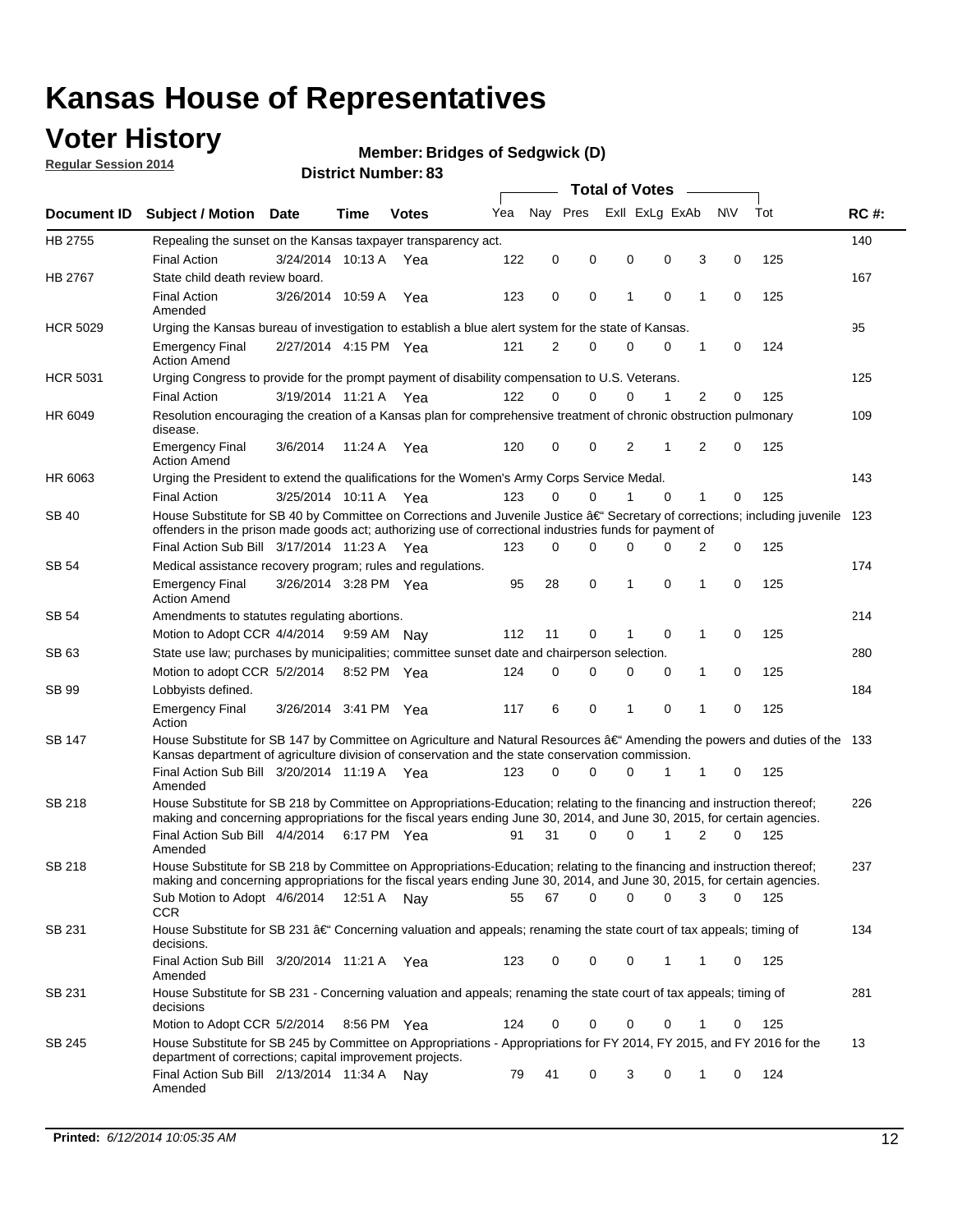$SB$ 

 $SB$ 

 $SB$ 

 $SB$ 

 $SB$ 

 $SB$ 

 $SB$ 

 $SB$ 

 $SB$ 

 $SB$ 

 $SB$ 

SB 266

| <b>Voter History</b><br><b>Regular Session 2014</b> |                                                                                                                                                                                                                                                                                                                                                                                                                                                                                                                                                                                                                                                                                                                                                                                                               |             |                       | <b>Member: Bridges of Sedgwick (D)</b> |     |             |             |             |                |                |            |     |             |
|-----------------------------------------------------|---------------------------------------------------------------------------------------------------------------------------------------------------------------------------------------------------------------------------------------------------------------------------------------------------------------------------------------------------------------------------------------------------------------------------------------------------------------------------------------------------------------------------------------------------------------------------------------------------------------------------------------------------------------------------------------------------------------------------------------------------------------------------------------------------------------|-------------|-----------------------|----------------------------------------|-----|-------------|-------------|-------------|----------------|----------------|------------|-----|-------------|
|                                                     | <b>District Number: 83</b><br><b>Total of Votes</b>                                                                                                                                                                                                                                                                                                                                                                                                                                                                                                                                                                                                                                                                                                                                                           |             |                       |                                        |     |             |             |             |                |                |            |     |             |
| <b>Document ID</b>                                  | <b>Subject / Motion</b>                                                                                                                                                                                                                                                                                                                                                                                                                                                                                                                                                                                                                                                                                                                                                                                       | <b>Date</b> | Time                  | <b>Votes</b>                           | Yea | Nay Pres    |             |             | Exll ExLg ExAb |                | <b>NIV</b> | Tot | <b>RC#:</b> |
| SB 245                                              | House Substitute for SB 245 by Committee on Appropriations - Education funding; relating to mineral production; creating the<br>mineral production education fund, crediting 20% of remainder from oil and gas tax into such fund, moneys expended on<br>education; abolishing the oil and gas valuation depletion trust fund; allowing the counties to retain funds already in such<br>county's oil and gas valuation depletion trust fund; concerning school financing sources; proceeds from the tax levied by a<br>school district under authority of K.S.A. 2013 Supp. 72-6431, remitted to the state treasury to the credit of the state school<br>district finance fund not to the district's general fund; making and concerning appropriations for fiscal year 2017.<br>Motion to adopt CCR 5/1/2014 |             | 5:06 PM Nay           |                                        | 88  | 37          | $\Omega$    | $\Omega$    | 0              | $\Omega$       | $\Omega$   | 125 | 258         |
| SB 248                                              | Victim notification prior to release of certain inmates.                                                                                                                                                                                                                                                                                                                                                                                                                                                                                                                                                                                                                                                                                                                                                      |             |                       |                                        |     |             |             |             |                |                |            |     | 119         |
|                                                     | <b>Final Action</b>                                                                                                                                                                                                                                                                                                                                                                                                                                                                                                                                                                                                                                                                                                                                                                                           |             | 3/17/2014 11:18 A     | Yea                                    | 122 | 0           | $\mathbf 0$ | $\mathbf 0$ | $\mathbf 0$    | $\overline{2}$ | 1          | 125 |             |
| SB 254                                              | Medical assistance recovery program; rules and regulations.                                                                                                                                                                                                                                                                                                                                                                                                                                                                                                                                                                                                                                                                                                                                                   |             |                       |                                        |     |             |             |             |                |                |            |     | 179         |
|                                                     | <b>Emergency Final</b><br>Action                                                                                                                                                                                                                                                                                                                                                                                                                                                                                                                                                                                                                                                                                                                                                                              |             | 3/26/2014 3:34 PM Yea |                                        | 123 | 0           | $\mathbf 0$ | 1           | $\mathbf 0$    | 1              | 0          | 125 |             |
| SB 256                                              | Attorney general; costs in criminal appeals.                                                                                                                                                                                                                                                                                                                                                                                                                                                                                                                                                                                                                                                                                                                                                                  |             |                       |                                        |     |             |             |             |                |                |            |     | 147         |
|                                                     | <b>Final Action</b><br>Amended                                                                                                                                                                                                                                                                                                                                                                                                                                                                                                                                                                                                                                                                                                                                                                                |             | 3/25/2014 10:16 A     | Yea                                    | 119 | 4           | $\Omega$    | 1           | $\Omega$       |                | 0          | 125 |             |
| SB 256                                              | Amending the crime of mistreatment of a dependent adult; creating the crime of mistreatment of an elder person; amending<br>the crime of unlawful sexual relations; amending provisions relating to appearance bonds and surety regulation; amending<br>violations of the Kansas racketeer influenced and corrupt organization act; also concerning the attorney general, costs in<br>criminal appeals.                                                                                                                                                                                                                                                                                                                                                                                                       |             |                       |                                        |     |             |             |             |                |                |            |     | 236         |
|                                                     | Motion to Adopt CCR 4/5/2014                                                                                                                                                                                                                                                                                                                                                                                                                                                                                                                                                                                                                                                                                                                                                                                  |             | 6:52 PM Yea           |                                        | 118 | 4           | $\Omega$    | 0           | 0              | 3              | 0          | 125 |             |
| SB 258                                              | Amending the juvenile statute of limitations to match adult time limitations for sex crimes.<br>135                                                                                                                                                                                                                                                                                                                                                                                                                                                                                                                                                                                                                                                                                                           |             |                       |                                        |     |             |             |             |                |                |            |     |             |
|                                                     | <b>Final Action</b><br>Amended                                                                                                                                                                                                                                                                                                                                                                                                                                                                                                                                                                                                                                                                                                                                                                                |             | 3/20/2014 11:21 A Yea |                                        | 123 | 0           | 0           | 0           | 1              | 1              | 0          | 125 |             |
| SB 258                                              | Relating to issuance of certificates of birth resulting in stillbirth.                                                                                                                                                                                                                                                                                                                                                                                                                                                                                                                                                                                                                                                                                                                                        |             |                       |                                        |     |             |             |             |                |                |            |     | 259         |
|                                                     | Motion to Adopt CCR 5/1/2014 5:12 PM Yea                                                                                                                                                                                                                                                                                                                                                                                                                                                                                                                                                                                                                                                                                                                                                                      |             |                       |                                        | 121 | 4           | $\Omega$    | $\Omega$    | $\mathbf 0$    | $\mathbf 0$    | 0          | 125 |             |
| SB 263                                              | Establishing the military funeral honors fund under the adjutant general's office.                                                                                                                                                                                                                                                                                                                                                                                                                                                                                                                                                                                                                                                                                                                            |             |                       |                                        |     |             |             |             |                |                |            |     | 148         |
|                                                     | <b>Final Action</b><br>Amended                                                                                                                                                                                                                                                                                                                                                                                                                                                                                                                                                                                                                                                                                                                                                                                |             | 3/25/2014 10:17 A     | Yea                                    | 123 | 0           | $\mathbf 0$ | 1           | $\mathbf 0$    | 1              | 0          | 125 |             |
| SB 263                                              | Veterans and military matters; military honors fund; death gratuity; disabled veterans preference, state jobs and contracts;<br>schools on military reservations, funding.                                                                                                                                                                                                                                                                                                                                                                                                                                                                                                                                                                                                                                    |             |                       |                                        |     |             |             |             |                |                |            |     | 256         |
|                                                     | Motion to adopt CCR 5/1/2014 4:47 PM Yea                                                                                                                                                                                                                                                                                                                                                                                                                                                                                                                                                                                                                                                                                                                                                                      |             |                       |                                        | 124 | 0           | 0           | 0           | 0              | 0              | 1          | 125 |             |
| SB 265                                              | Income definition for Homestead Refund eligibility.                                                                                                                                                                                                                                                                                                                                                                                                                                                                                                                                                                                                                                                                                                                                                           |             |                       |                                        |     |             |             |             |                |                |            |     | 113         |
|                                                     | <b>Final Action</b><br>Amended                                                                                                                                                                                                                                                                                                                                                                                                                                                                                                                                                                                                                                                                                                                                                                                |             | 3/13/2014 11:23 A Yea |                                        | 121 | $\mathbf 0$ | $\mathbf 0$ | 1           | 1              | 2              | 0          | 125 |             |
| SB 265                                              | Definition of income for homestead refund and SAFESR eligibility; income tax credits for adoption expenses and expenses to<br>make dwelling or facility accessible to persons with a disability; income tax deductions, self-employment taxes, expenses<br>related to organ donations, net gain on the sale of certain livestock; withholding, non-resident pass-through entity income;<br>Kansas taxpayer transparency act, sunset; sales tax exemptions.                                                                                                                                                                                                                                                                                                                                                    |             |                       |                                        |     |             |             |             |                |                |            |     | 227         |
|                                                     | Motion to Adopt CCR 4/4/2014                                                                                                                                                                                                                                                                                                                                                                                                                                                                                                                                                                                                                                                                                                                                                                                  |             | 6:29 PM Yea           |                                        | 122 | 0           | 0           | 0           | 1              | 2              | 0          | 125 |             |

3/13/2014 Final Action Yea 125 11:24 A 121 0 1 0 20 1 Amended 266 Motion to Adopt CCR 5/2/2014 3:19 PM Yea  $122$  1 0 0 1 1 0 125 SB 266 Severance tax return and payment dates; sales tax authority for Rooks county; property tax exemptions for certain donations of land to the state and for amateur-built aircraft; sales tax exemptions for surface mining equipment and certain charitable organizations. 144 SB 267 Insurance; excluding real estate from acceptable security deposits with the commissioner and requiring original handwritten signatures on deposit forms.

Mineral severance tax return file date.

114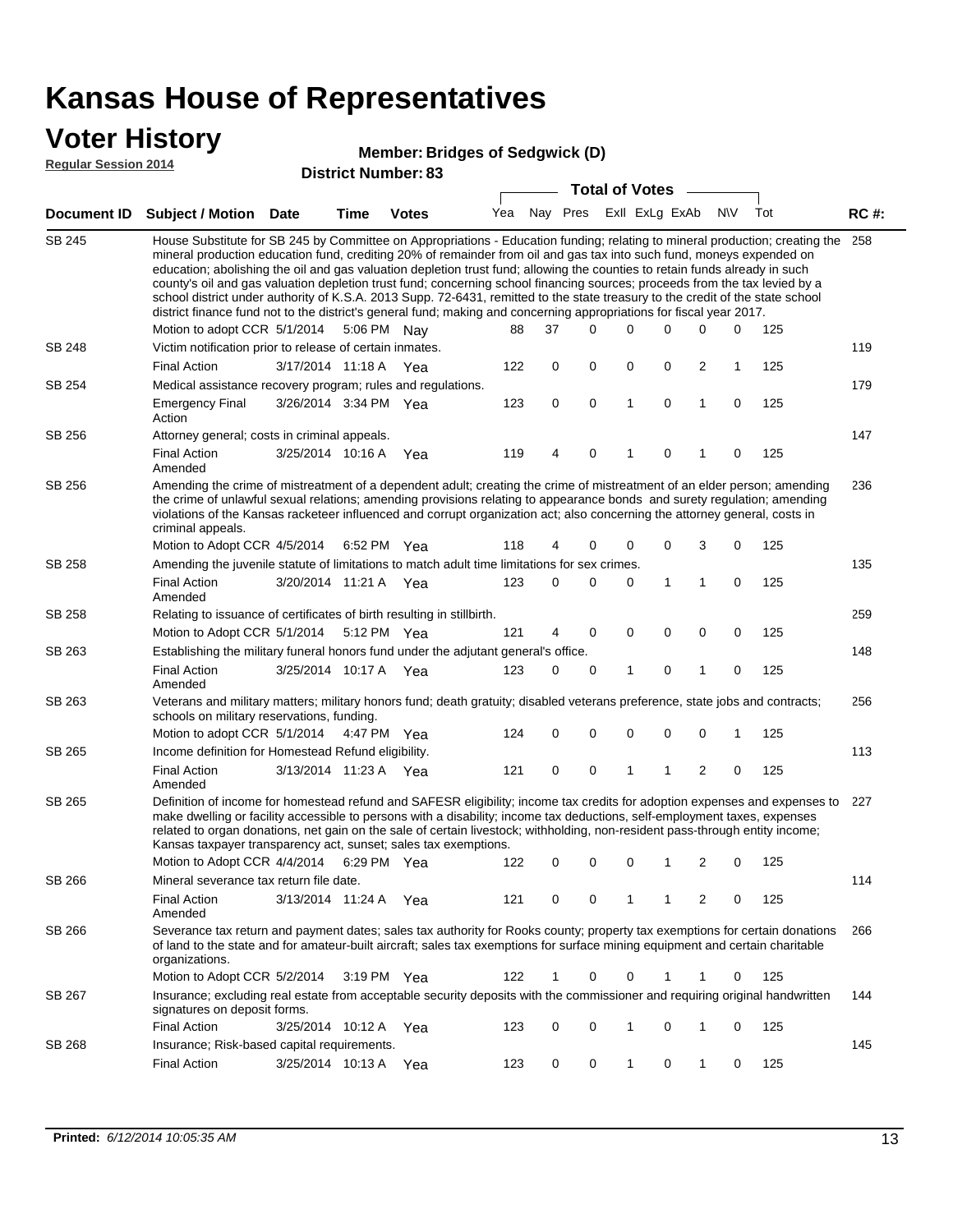### **Voter History**

**Regular Session 2014**

#### **Bridges of Sedgwick (D)**

|               |                                                                                                                                                                                    |                       |      |              | <b>Total of Votes</b> |          |   |  |                |             |                |             |     |             |
|---------------|------------------------------------------------------------------------------------------------------------------------------------------------------------------------------------|-----------------------|------|--------------|-----------------------|----------|---|--|----------------|-------------|----------------|-------------|-----|-------------|
| Document ID   | <b>Subject / Motion Date</b>                                                                                                                                                       |                       | Time | <b>Votes</b> | Yea                   | Nay Pres |   |  | Exll ExLg ExAb |             |                | <b>NV</b>   | Tot | <b>RC#:</b> |
| SB 271        | Amending the Kansas medicaid fraud control act.                                                                                                                                    |                       |      |              |                       |          |   |  |                |             |                |             |     | 176         |
|               | <b>Emergency Final</b><br><b>Action Amend</b>                                                                                                                                      | 3/26/2014 3:30 PM Yea |      |              | 123                   | 0        | 0 |  | 1              | 0           | 1              | 0           | 125 |             |
| SB 271        | Amending the Kansas medicaid fraud control act.                                                                                                                                    |                       |      |              |                       |          |   |  |                |             |                |             |     | 228         |
|               | Motion to Adopt CCR 4/4/2014 6:33 PM Yea                                                                                                                                           |                       |      |              | 122                   | 0        | 0 |  | 0              | 1           | 2              | 0           | 125 |             |
| SB 272        | Eliminating the 3% limit on controlled shooting area acreage in a county.                                                                                                          |                       |      |              |                       |          |   |  |                |             |                |             |     | 149         |
|               | <b>Final Action</b>                                                                                                                                                                | 3/25/2014 10:19 A Yea |      |              | 123                   | 0        | 0 |  | 1              | 0           | 1              | 0           | 125 |             |
| SB 273        | House Substitute for SB 273 by Committee on Transportation †Commercial vehicles; regulation and registration thereof.                                                              |                       |      |              |                       |          |   |  |                |             |                |             |     | 168         |
|               | Final Action Sub Bill 3/26/2014 11:00 A Yea<br>Amended                                                                                                                             |                       |      |              | 122                   | 1        | 0 |  | -1             | 0           | 1              | 0           | 125 |             |
| SB 273        | Regulation of commercial motor vehicles; exemption from rules and regulations of the Kansas corporation commission.                                                                |                       |      |              |                       |          |   |  |                |             |                |             |     | 265         |
|               | Motion to Adopt CCR 5/2/2014 3:10 PM Nay                                                                                                                                           |                       |      |              | 101                   | 22       | 0 |  | 0              | 1           | 1              | 0           | 125 |             |
| SB 274        | Political action committees, legislative leadership.                                                                                                                               |                       |      |              |                       |          |   |  |                |             |                |             |     | 169         |
|               | <b>Final Action</b><br>Amended                                                                                                                                                     | 3/26/2014 11:01 A Nay |      |              | 108                   | 15       | 0 |  | -1             | 0           | 1              | 0           | 125 |             |
| SB 278        | Establishing the state board of veterinary examiners within the animal health division of the Kansas department of agriculture<br>for a two-year period.                           |                       |      |              |                       |          |   |  |                |             |                |             |     | 127         |
|               | <b>Final Action</b>                                                                                                                                                                | 3/19/2014 11:24 A     |      | Yea          | 122                   | 0        | 0 |  | 0              | 1           | 2              | 0           | 125 |             |
| SB 284        | Amending the Kansas 911 act.                                                                                                                                                       |                       |      |              |                       |          |   |  |                |             |                |             |     | 124         |
|               | <b>Final Action</b>                                                                                                                                                                | 3/17/2014 11:24 A     |      | Yea          | 121                   | 2        | 0 |  | 0              | $\mathbf 0$ | $\overline{2}$ | 0           | 125 |             |
| SB 285        | Optometrists; prohibition against limiting payment for covered services to insurance plan amounts.                                                                                 |                       |      |              |                       |          |   |  |                |             |                |             |     | 150         |
|               | <b>Final Action</b><br>Amended                                                                                                                                                     | 3/25/2014 10:20 A Yea |      |              | 123                   | 0        | 0 |  | $\mathbf 1$    | 0           | 1              | 0           | 125 |             |
| SB 286        | Extending sunset date on certain agriculture fees from July 1, 2015, to July 1, 2019.                                                                                              |                       |      |              |                       |          |   |  |                |             |                |             |     | 151         |
|               | <b>Final Action</b><br>Amended                                                                                                                                                     | 3/25/2014 10:23 A     |      | Nay          | 76                    | 47       | 0 |  | $\mathbf{1}$   | 0           | 1              | $\mathbf 0$ | 125 |             |
| SB 286        | Agriculture; extending sunset date on certain agriculture fees from July 1, 2015, to July 1, 2018; national day of the cowboy;<br>establishing the local food and farm task force. |                       |      |              |                       |          |   |  |                |             |                |             |     | 264         |
|               | Motion to adopt CCR 5/2/2014 3:04 PM Yea                                                                                                                                           |                       |      |              | 102                   | 21       | 0 |  | 0              | $\mathbf 1$ | 1              | 0           | 125 |             |
| SB 306        | Modernizing certain insurance laws to allow use of additional investments.                                                                                                         |                       |      |              |                       |          |   |  |                |             |                |             |     | 173         |
|               | <b>Emergency Final</b><br>Action                                                                                                                                                   | 3/26/2014 3:26 PM Yea |      |              | 123                   | 0        | 0 |  | 1              | $\mathbf 0$ | 1              | 0           | 125 |             |
| <b>SB 308</b> | Updating the Kansas no-call act.                                                                                                                                                   |                       |      |              |                       |          |   |  |                |             |                |             |     | 138         |
|               | <b>Final Action</b>                                                                                                                                                                | 3/21/2014 10:15 A     |      | Yea          | 117                   | 0        | 0 |  | 0              | 1           | 6              | 1           | 125 |             |
| SB 309        | Health insurance coverage for qualified professional associations.                                                                                                                 |                       |      |              |                       |          |   |  |                |             |                |             |     | 182         |
|               | <b>Emergency Final</b><br>Action                                                                                                                                                   | 3/26/2014 3:38 PM Yea |      |              | 122                   | 1        | 0 |  | $\mathbf{1}$   | 0           | 1              | $\mathbf 0$ | 125 |             |
| SB 310        | Grand juries; crimes to consider; amendment of indictment.                                                                                                                         |                       |      |              |                       |          |   |  |                |             |                |             |     | 180         |
|               | <b>Emergency Final</b><br>Action                                                                                                                                                   | 3/26/2014 3:35 PM Yea |      |              | 122                   | 1        | 0 |  | 1              | 0           | 1              | 0           | 125 |             |
| SB 311        | Increasing the noneconomic damages cap and changing rules related to expert evidence.                                                                                              |                       |      |              |                       |          |   |  |                |             |                |             |     | 142         |
|               | <b>Final Action</b><br>Amended                                                                                                                                                     | 3/24/2014 10:17 A Yea |      |              | 119                   | 3        | 0 |  | 0              | 0           | 3              | 0           | 125 |             |
| SB 311        | Increasing the noneconomic damages cap, changing rules related to expert evidence and repealing statutes pertaining to<br>collateral source benefits.                              |                       |      |              |                       |          |   |  |                |             |                |             |     | 203         |
|               | Motion to adopt CCR 4/3/2014 6:15 PM Yea                                                                                                                                           |                       |      |              | 120                   | 4        | 0 |  | 0              | 0           | 1              | 0           | 125 |             |
| SB 321        | Return of premiums separate from notice of denial of coverage.                                                                                                                     |                       |      |              |                       |          |   |  |                |             |                |             |     | 146         |
|               | <b>Final Action</b>                                                                                                                                                                | 3/25/2014 10:15 A Yea |      |              | 123                   | 0        | 0 |  | 1              | 0           | 1              | 0           | 125 |             |
| SB 329        | Clarifying court orders relating to parents in juvenile offender cases.<br><b>Final Action</b><br>Amended                                                                          | 3/20/2014 11:23 A Yea |      |              | 123                   | 0        | 0 |  | 0              | 1           | 1              | 0           | 125 | 136         |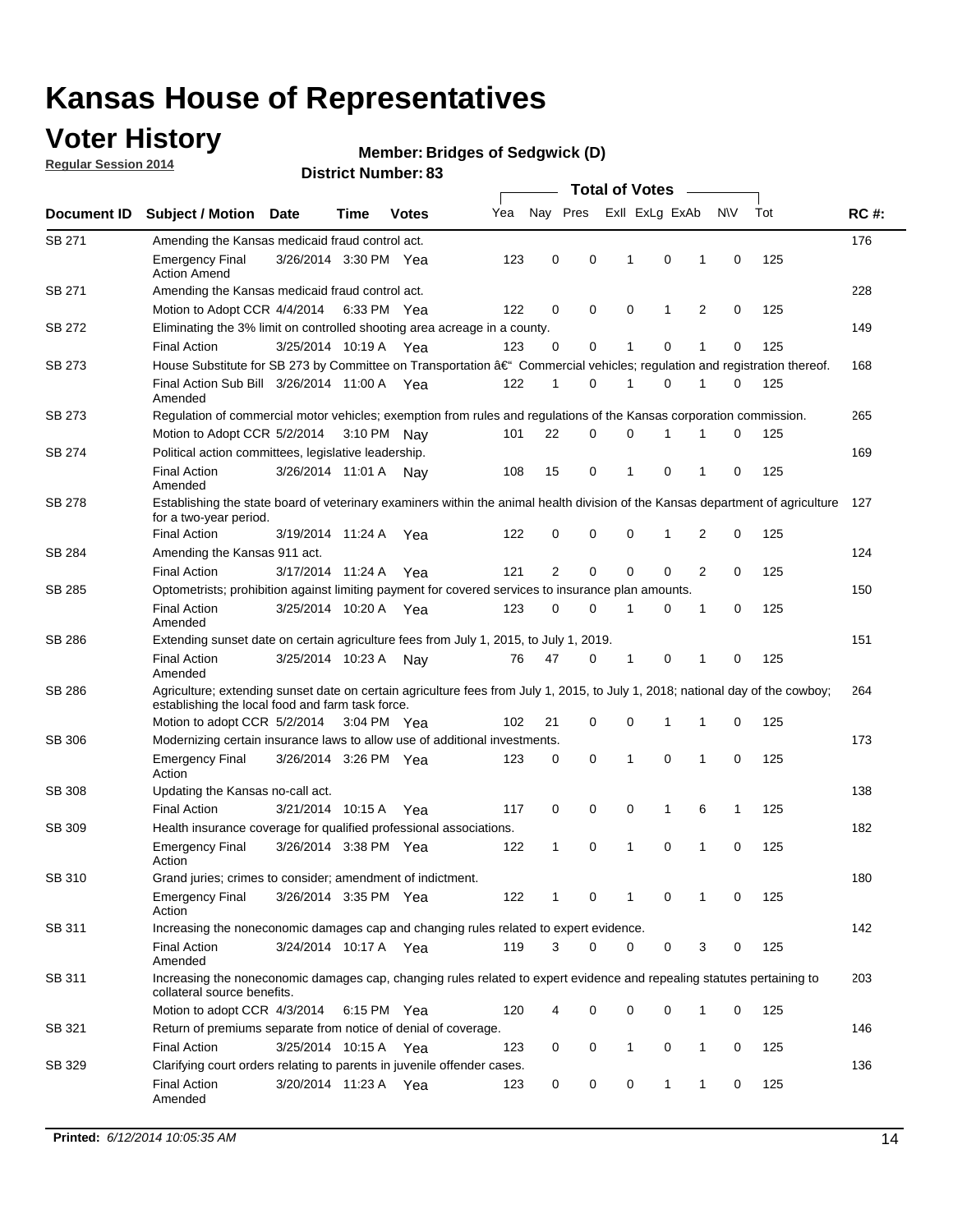### **Voter History**

**Regular Session 2014**

**Bridges of Sedgwick (D)**

|                 |                                                                                                                                                                    |                       |             |              |     |              |                | <b>Total of Votes</b> |                |              |     |     |             |
|-----------------|--------------------------------------------------------------------------------------------------------------------------------------------------------------------|-----------------------|-------------|--------------|-----|--------------|----------------|-----------------------|----------------|--------------|-----|-----|-------------|
| Document ID     | <b>Subject / Motion</b>                                                                                                                                            | Date                  | <b>Time</b> | <b>Votes</b> | Yea | Nay Pres     |                |                       | Exll ExLg ExAb |              | N\V | Tot | <b>RC#:</b> |
| SB 329          | Clarifying court orders relating to parents in juvenile offender cases and changing the statute of limitations on certain juvenile<br>offenses.                    |                       |             |              |     |              |                |                       |                |              |     |     | 242         |
|                 | Motion to adopt CCR 4/30/2014 3:23 PM Yea                                                                                                                          |                       |             |              | 122 | 1            | 0              | 1                     | 1              | 0            | 0   | 125 |             |
| SB 344          | Special permits, oversized loads, transportation of hay or feed stuffs.                                                                                            |                       |             |              |     |              |                |                       |                |              |     |     | 152         |
|                 | <b>Final Action</b><br>Amended                                                                                                                                     | 3/25/2014 10:24 A     |             | Yea          | 122 | $\mathbf{1}$ | 0              | 1                     | 0              | 1            | 0   | 125 |             |
| SB 349          | Boiler safety act; deputy inspectors.                                                                                                                              |                       |             |              |     |              |                |                       |                |              |     |     | 128         |
|                 | <b>Final Action</b><br>Amended                                                                                                                                     | 3/19/2014 11:25 A     |             | Yea          | 119 | 3            | 0              | 0                     | 1              | 2            | 0   | 125 |             |
| SB 349          | Board of technical professions; recodification of professions and scope of practice, other; boiler safety act, deputy<br>inspectors.                               |                       |             |              |     |              |                |                       |                |              |     |     | 215         |
|                 | Motion to Adopt CCR 4/4/2014                                                                                                                                       |                       | 10:02 A     | Yea          | 112 | 11           | 0              | 1                     | $\mathbf 0$    | $\mathbf{1}$ | 0   | 125 |             |
| SB 351          | Vehicle identification numbers; penalties; damages.                                                                                                                |                       |             |              |     |              |                |                       |                |              |     |     | 153         |
|                 | <b>Final Action</b>                                                                                                                                                | 3/25/2014 10:25 A     |             | Yea          | 123 | 0            | 0              | 1                     | $\mathbf 0$    | 1            | 0   | 125 |             |
| SB 357          | Increasing the number of allowable hunter education deferrals.                                                                                                     |                       |             |              |     |              |                |                       |                |              |     |     | 154         |
|                 | <b>Final Action</b><br>Amended                                                                                                                                     | 3/25/2014 10:26 A     |             | Nav          | 97  | 26           | 0              | 1                     | $\mathbf 0$    | 1            | 0   | 125 |             |
| SB 357          | Authorizing land purchases by the state; amending process state uses to address seized wildlife; increasing the number of<br>allowable hunter education deferrals. |                       |             |              |     |              |                |                       |                |              |     |     | 275         |
|                 | Motion to Adopt CCR 5/2/2014 7:53 PM Nay                                                                                                                           |                       |             |              | 113 | 11           | 0              | 0                     | 0              | 1            | 0   | 125 |             |
| SB 359          | Relating to asbestos-related liability.                                                                                                                            |                       |             |              |     |              |                |                       |                |              |     |     | 177         |
|                 | <b>Emergency Final</b><br>Action                                                                                                                                   | 3/26/2014 3:32 PM     |             | Nav          | 94  | 29           | 0              | 1                     | $\mathbf 0$    | 1            | 0   | 125 |             |
| SB 367          | Creating the student data privacy act.                                                                                                                             |                       |             |              |     |              |                |                       |                |              |     |     | 186         |
|                 | <b>Emergency Final</b><br><b>Action Amend</b>                                                                                                                      | 3/26/2014 3:43 PM Yea |             |              | 119 | 4            | 0              | 1                     | $\mathbf 0$    | $\mathbf{1}$ | 0   | 125 |             |
| SB 367          | Creating the student data privacy act.                                                                                                                             |                       |             |              |     |              |                |                       |                |              |     |     | 245         |
|                 | Motion to adopt CCR 4/30/2014 3:41 PM Yea                                                                                                                          |                       |             |              | 123 | 0            | 0              | 1                     | 1              | $\mathbf 0$  | 0   | 125 |             |
| SB 371          | Amending employment security law regarding disposition of penalty funds and disclosure of confidential information.                                                |                       |             |              |     |              |                |                       |                |              |     |     | 129         |
|                 | <b>Final Action</b>                                                                                                                                                | 3/19/2014 11:27 A Nay |             |              | 90  | 32           | 0              | 0                     | 1              | 2            | 0   | 125 |             |
| SB 372          | Amending the shared work unemployment compensation program; layoff aversion.                                                                                       |                       |             |              |     |              |                |                       |                |              |     |     | 155         |
|                 | <b>Final Action</b>                                                                                                                                                | 3/25/2014 10:28 A     |             | Yea          | 123 | 0            | 0              | $\mathbf{1}$          | $\mathbf 0$    | 1            | 0   | 125 |             |
| SB 402          | Amending statutes related to the Kansas criminal justice information system committee.                                                                             |                       |             |              |     |              |                |                       |                |              |     |     | 178         |
|                 | <b>Emergency Final</b><br>Action                                                                                                                                   | 3/26/2014 3:33 PM Yea |             |              | 123 | 0            | 0              | 1                     | 0              | 1            | 0   | 125 |             |
| SB 423          | Authorizing Department of Administration to sell Landon and Eisenhower state office buildings.                                                                     |                       |             |              |     |              |                |                       |                |              |     |     | 233         |
|                 | <b>Final Action</b><br>Amended                                                                                                                                     | 4/5/2014              | 10:28 A     | Nav          | 66  | 55           | 0              | 0                     | 0              | 4            | 0   | 125 |             |
| SB 424          | Amending the statutory requirements for a valid hospital lien.                                                                                                     |                       |             |              |     |              |                |                       |                |              |     |     | 183         |
|                 | <b>Emergency Final</b><br>Action                                                                                                                                   | 3/26/2014 3:39 PM Nav |             |              | 115 | 8            | 0              | 1                     | 0              | 1            | 0   | 125 |             |
| <b>SCR 1618</b> | Substitute for SCR 1618 by Committee on Federal and State Affairs -- State constitutional amendment authorizing raffles.                                           |                       |             |              |     |              |                |                       |                |              |     |     | 170         |
|                 | Final Action Sub Bill 3/26/2014 11:06 A Yea                                                                                                                        |                       |             |              | 102 | 19           | $\overline{2}$ | 1                     | $\mathbf 0$    | $\mathbf{1}$ | 0   | 125 |             |
| <b>SCR 1620</b> | Port authority; creation in Stafford, Kansas.                                                                                                                      |                       |             |              |     |              |                |                       |                |              |     |     | 234         |
|                 | <b>Final Action</b>                                                                                                                                                | 4/5/2014              | 10:29 A Yea |              | 121 | 0            | 0              | 0                     | 0              | 4            | 0   | 125 |             |